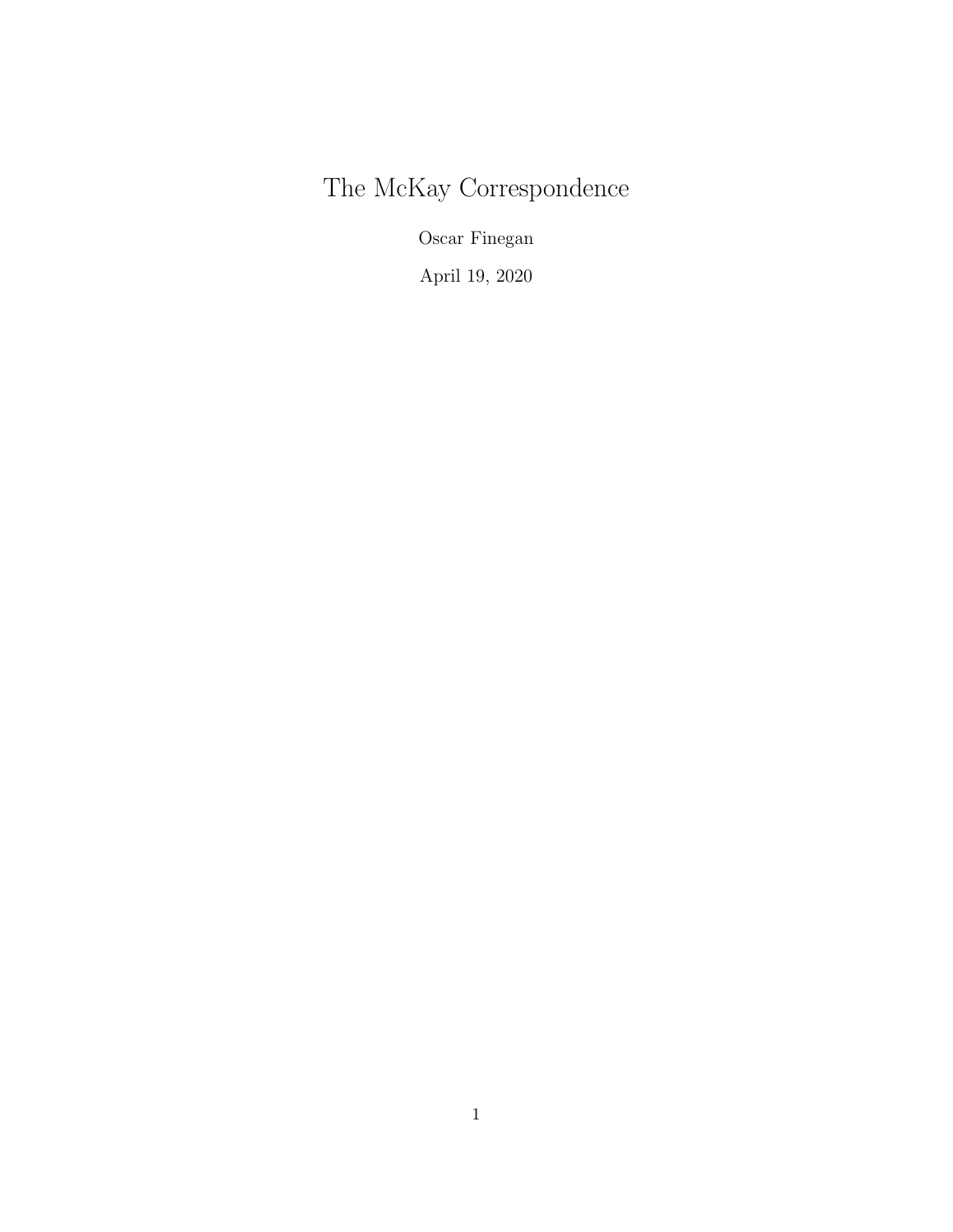# Contents

| $\mathbf{1}$ | Introduction                                                                                                             | 3              |
|--------------|--------------------------------------------------------------------------------------------------------------------------|----------------|
| $\bf{2}$     | Finite Subgroups of $SL(2,\mathbb{C})$                                                                                   | 4              |
|              | 2.1                                                                                                                      | $\overline{4}$ |
|              | 2.2                                                                                                                      |                |
|              | 2.3                                                                                                                      | - 8            |
| 3            | <b>Rings of Invariants</b>                                                                                               | 9              |
|              | 3.1                                                                                                                      |                |
|              | Calculating $\mathbb C$ -vector space generators $\ldots \ldots \ldots \ldots \ldots \ldots \ldots \ldots \ldots$<br>3.2 |                |
|              | 3.3                                                                                                                      | -10            |
|              | 3.4                                                                                                                      | 12             |
| 4            | <b>Resolution of Singularities</b>                                                                                       | 14             |
|              | 4.1                                                                                                                      | -14            |
|              | 4.2                                                                                                                      |                |
|              | 4.3                                                                                                                      |                |
| 5            | McKay Graphs                                                                                                             | 22             |
|              | 5.1                                                                                                                      |                |
|              | 5.2                                                                                                                      | 23             |
| 6            | Quivers                                                                                                                  | 27             |
|              | 6.1                                                                                                                      | 27             |
|              | Le Bruyn-Procesi process for the cyclic group $\dots \dots \dots \dots \dots \dots \dots \dots \dots \dots$ 28<br>6.2    |                |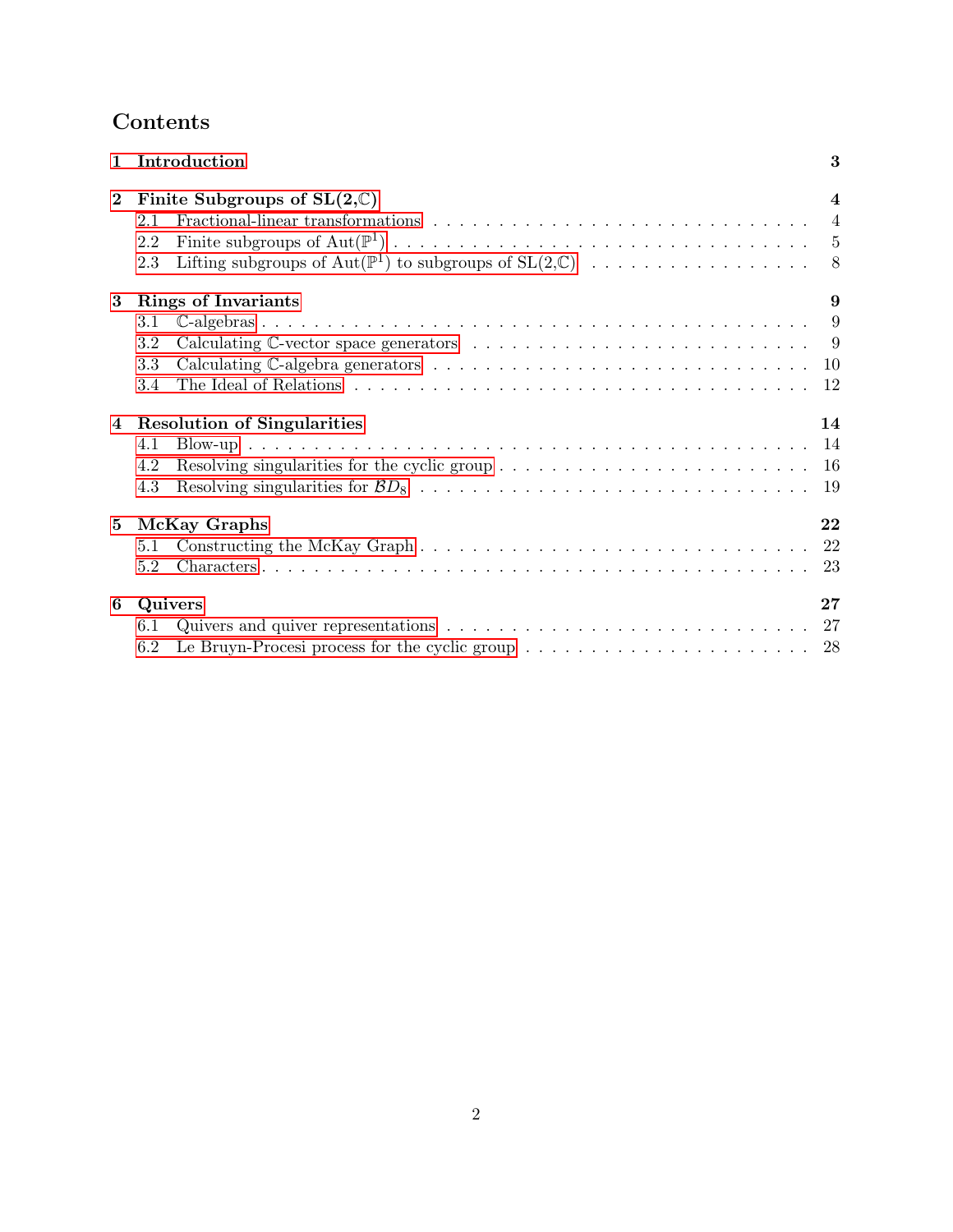## <span id="page-2-0"></span>1 Introduction

The McKay correspondence, named after mathematician J. McKay, is a correspondence linking the finite subgroups of  $SL(2,\mathbb{C})$  and the Dynkin diagrams of type  $A_r, D_r, E_{6,7,8}$ . It had been known that the so called Kleinian (or Du Val) singularities have resolution graphs of this type, but it was first noticed by McKay that in certain constructions using the irreducible representations of these groups, the same graphs appear.

In this project, I will be considering the simpler cases of the correspondence, that is, Dynkin diagrams of type  $A_r$ ,  $D_r$  only. This is in the interest of time. It would have been possible to give a more complete account of any section of this project, but my interest lay more in giving an overview of the complete picture. As such, I will construct the cyclic and binary dihedral groups as subgroups of  $SL(2,\mathbb{C})$  first. Then I will construct the ring of invariants corresponding to each of these families of groups. From these rings, we can create the Kleinian singularities. From here we employ the method of blowing-up in order to resolve singularities, and hence we obtain our resolution graphs corresponding to the Dynkin diagrams.

The final sections of this project deal with the reverse correspondence. From the subgroups, we construct the McKay graphs ,which correspond to extended versions of the Dynkin diagrams, by considering tensor products of irreducible representations with a 'natural' representation. We also give a construction of the irreducible representations themselves. The last chapter is devoted to constructing the singularities from the graphs, by first converting them into quivers and then considering the category of representations of the quivers and traces of oriented cycles.

| G               | Kleinian Singularity      | Resolution Graph                                              | McKay Graph                                                   |
|-----------------|---------------------------|---------------------------------------------------------------|---------------------------------------------------------------|
| $C_n, n \geq 2$ | $\mathbb{V}(xy-z^n)$      | $A_{n-1} \rightarrow - \rightarrow -$                         | $\tilde{A}_{n-1}$                                             |
| $BD_{4n}$       | $V(x^{n+1} + xy^2 + z^2)$ | $D_{n+2} \rightarrow \rightarrow \rightarrow$                 | $\tilde{D}_{n+2}$ $\rightarrow$ $\rightarrow$ $\leftarrow$    |
| BT              | $V(x^4 + y^3 + z^2)$      | $E_6 \bullet \bullet \bullet \bullet \bullet$                 | $\tilde{E}_6 \bullet \bullet \bullet \bullet \bullet \bullet$ |
| BО              | $V(x^3y + y^3 + z^2)$     | $E_7 \bullet \bullet \bullet \bullet \bullet \bullet$         | $\tilde{E}_7$ order to the set                                |
| BΙ              | $V(x^5 + y^3 + z^2)$      | $E_8 \bullet \bullet \bullet \bullet \bullet \bullet \bullet$ | $\tilde{E}_8$                                                 |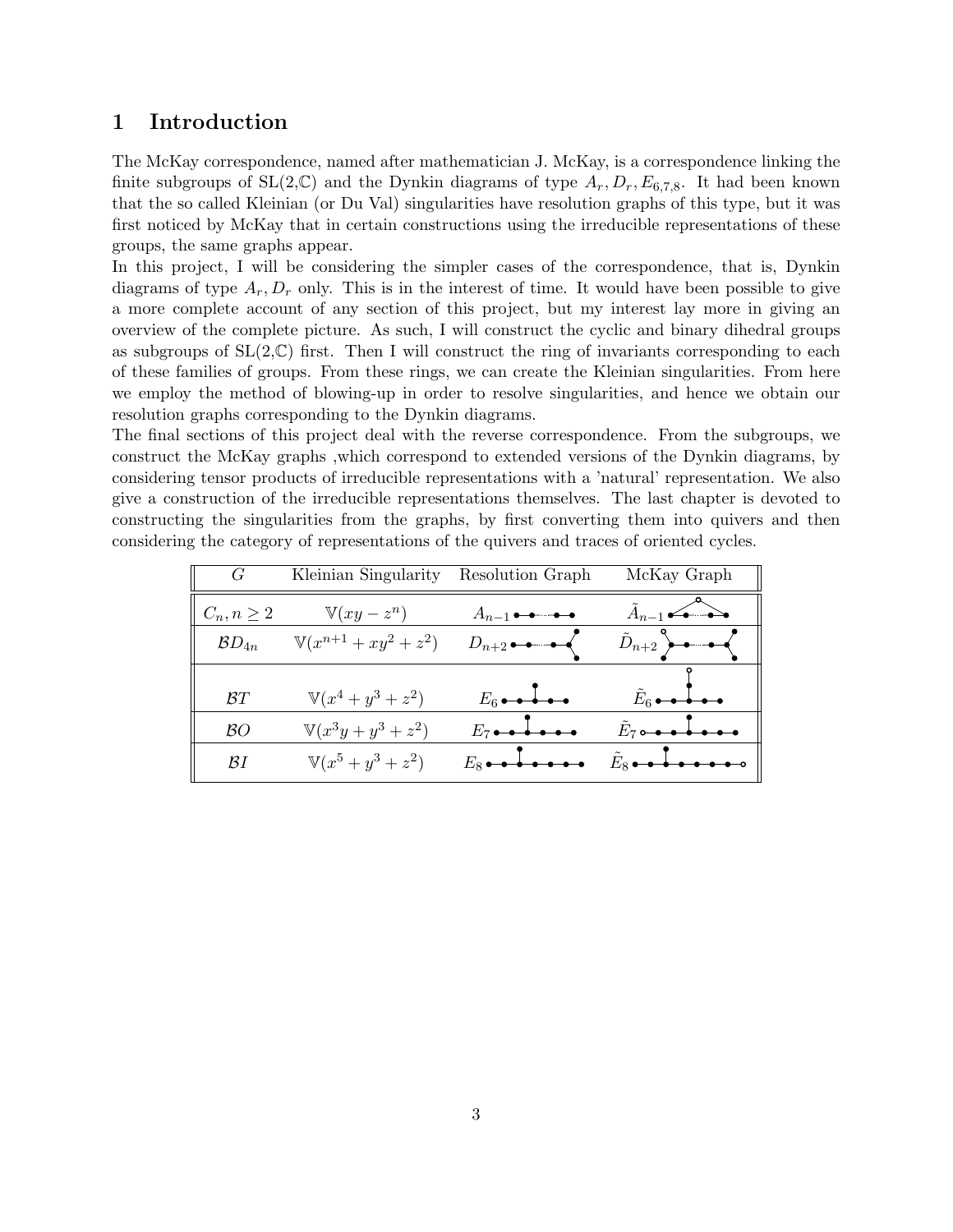# <span id="page-3-0"></span>2 Finite Subgroups of  $SL(2,\mathbb{C})$

#### <span id="page-3-1"></span>2.1 Fractional-linear transformations

**Definition 2.1.** The special linear group of  $\mathbb{C}^2$ , denoted  $SL(2,\mathbb{C})$ , is the group of  $2 \times 2$  complex valued matrices with determinant 1. Such matrices act naturally on  $\mathbb{C}^2$  by matrix multiplication of vectors.

The projective complex line,  $\mathbb{P}^1$  is the set of lines through the origin in the complex plane  $\mathbb{C}^2$ . Points in  $\mathbb{P}^1$  are represented by *homogeneous coordinates*, [ $z_0 : z_1$ ], which have the property that  $[z_0 : z_1] = [\lambda z_0 : \lambda z_1], \forall \lambda \in \mathbb{C} \backslash \{0\}.$ 

Aut $(\mathbb{P}^1)$  is the group of automorphisms of  $\mathbb{P}^1$ , that is, linear transformations from  $\mathbb{P}^1$  to itself. **Proposition 2.2.** SL $(2,\mathbb{C})$  has an action on  $\mathbb{P}^1$  defined by:

$$
\begin{pmatrix} a & b \\ c & d \end{pmatrix} \cdot [z_0 : z_1] = [az_0 + bz_1 : cz_0 + dz_1].
$$

Moreover, any linear transformation of  $\mathbb{P}^1$  can be expressed this way, and so any element  $g \in$ Aut $(\mathbb{P}^1)$  can be represented by some matrix in  $SL(2,\mathbb{C})$ .

*Proof.* We first show that the map defined in the statement is well-defined. For any  $\lambda \in \mathbb{C}\backslash\{0\}$  we have:

$$
\begin{aligned} \left(\begin{smallmatrix} a & b \\ c & d \end{smallmatrix}\right) \cdot \left[\lambda z_0 : \lambda z_1\right] &= \left[a(\lambda z_0) + b(\lambda z_1) : c(\lambda z_0) + d(\lambda z_1)\right] \\ &= \left[\lambda (az_0 + bz_1) : \lambda (cz_0 + dz_1)\right] \\ &= \left[az_0 + bz_1 : cz_0 + dz_1\right]. \end{aligned}
$$

So our choice of representatives for the point  $[z_0 : z_1]$  doesn't matter. We further need to check that no element of  $\mathbb{P}^1$  is mapped to  $[0:0]$ . Since  $\begin{pmatrix} a & b \\ c & d \end{pmatrix} \in SL(2,\mathbb{C})$  we have that  $ad - bc = 1$ . Consider first the case that  $z_0 \neq 0$ . Then

$$
[az_0 + bz_1 : cz_0 + dz_1] = [0 : 0] \implies a = c = 0 \implies ad - bc = 0.
$$

The only other point is  $[0:1]$ , in which case

$$
[b:d]=[0:0] \implies b=d=0 \implies ad-bc=0
$$

and both of these cases are contradictory. Hence our map is well-defined. Furthermore, for any  $[z_0 : z_1] \in \mathbb{P}^1$  we have that  $\begin{pmatrix} 1 & 0 \\ 0 & 1 \end{pmatrix} \cdot [z_0 : z_1] = [z_0 : z_1]$  and if  $M, N \in SL(2, \mathbb{C})$  then it is routine to check that

$$
M \cdot (N \cdot [z_0 : z_1]) = (MN) \cdot [z_0 : z_1].
$$

So the map we have defined is indeed an action.

Recall that a linear projective transformation  $\varphi \in Aut(\mathbb{P}^1)$ , is of the form:

$$
\varphi([z_0:z_1])=T([z_0:z_1]),
$$

for some  $T \in GL(2,\mathbb{C})$ . Moreover, for any  $\lambda \in \mathbb{C} \setminus \{0\}$ , the linear bijections  $\lambda T$  and T define the same projective transformation. Hence we can scale  $T$  so that its determinant is one, meaning that there exists  $T' \in SL(2, \mathbb{C})$  which defines  $\varphi$ .  $\Box$ 

When  $z_0 \neq 0$  we identify  $[z_0 : z_1]$  with a point  $z = \frac{z_1}{z_0}$  $\frac{z_1}{z_0} \in \mathbb{C}$  known as the affine coordinate and we identify the point  $[0:1]$  with  $\infty$ . This gives an isomorphism  $\mathbb{P}^1 \cong \mathbb{C} \cup \{\infty\}$ . In terms of affine coordinates, the action defined in Proposition 2.2 is the transformation  $z \mapsto \frac{dz+c}{bz+a}$ , known as a fractional-linear transformation. This transformation sends  $\infty$  to  $\frac{d}{b}$  and  $\frac{-a}{b}$  to  $\infty$ .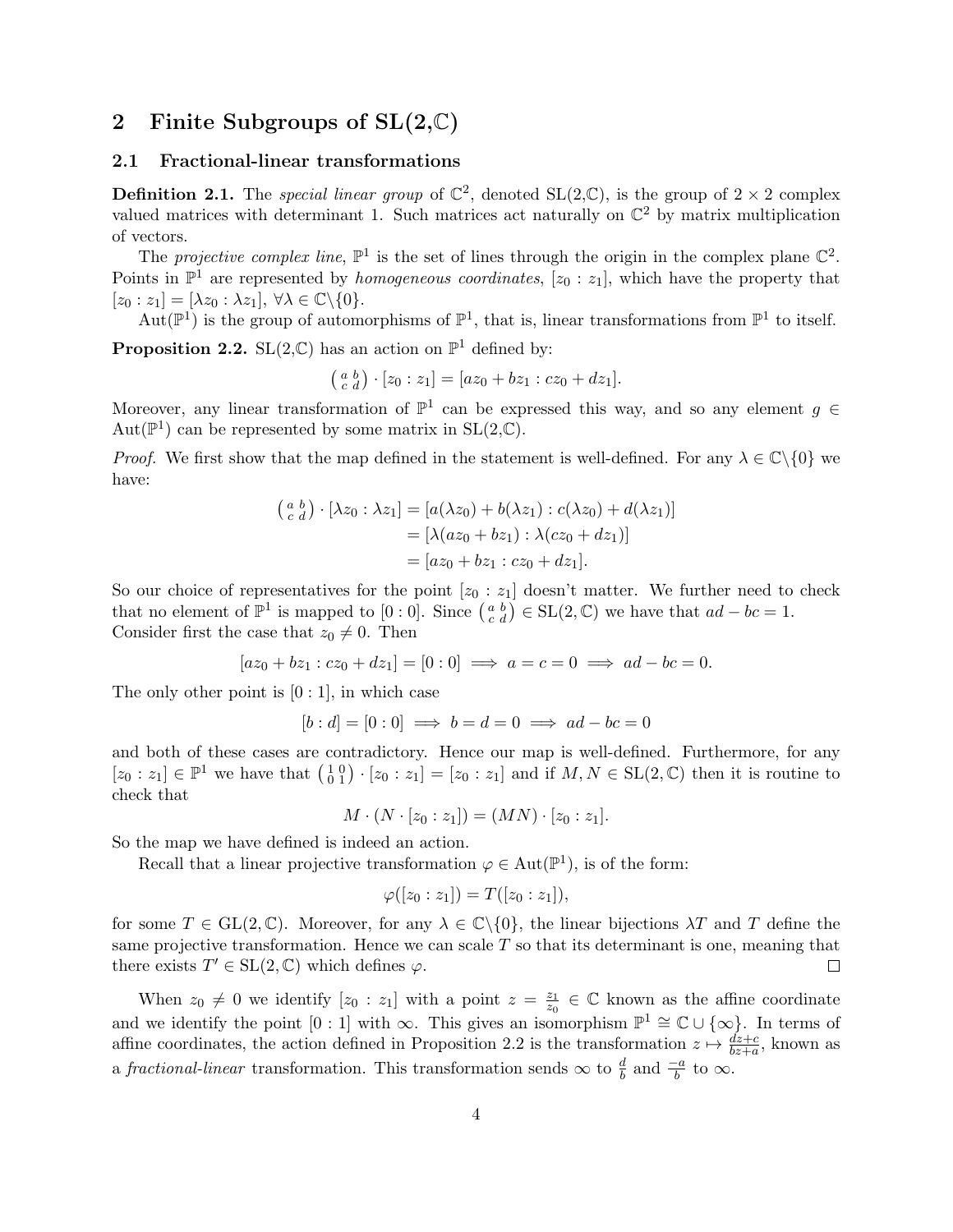# <span id="page-4-0"></span>2.2 Finite subgroups of  $\text{Aut}(\mathbb{P}^1)$

**Lemma 2.3.** Let G be a finite subgroup of  $Aut(\mathbb{P}^1)$ . The action of any nontrivial element  $g \in G$ on  $\mathbb{P}^1$  has two distinct fixed points.

*Proof.* Any  $g \in G$  can be represented by an element in  $SL(2,\mathbb{C})$  by Proposition 2.2. Any  $2\times 2$ matrix has two eigenvalues, and there are two possibilities:

- The eigenvalues are equal. Then the eigenspace of the repeated eigenvalue has dimension 2, meaning that every line through the origin in  $\mathbb{C}^2$  is fixed by our matrix. Hence in this case  $g = 1 \in Aut(\mathbb{P}^1)$ , the identity transformation.
- The eigenvalues are distinct. The corresponding eigenspace for each eigenvalue must have dimension 1, i.e. the eigenspace is a line in  $\mathbb{C}^2$  through the origin. Thus each eigenvalue corresponds to a distinct fixed point of  $\mathbb{P}^1$  under the action of g.

We conclude that the action of any non-trivial element  $g \in G$  has two distinct fixed points in  $\mathbb{P}^1$ .  $\Box$ 

We define the set

$$
Z := \{(g, x) \in G \setminus \{1\} \times \mathbb{P}^1 : g(x) = x\}.
$$

We wish to count the number of elements of  $Z$  in two different ways to obtain some restrictions on G. For this, first write  $P$  for the projection of Z to its second component, that is P is the set of points in  $\mathbb{P}^1$  which are fixed by some non-trivial element of G.

**Lemma 2.4.**  $P$  is invariant under the action of  $G$ .

*Proof.* If  $x \in \mathcal{P}$  and  $g \in G$ , let  $h \in G\backslash\{1\}$  be such that  $h(x) = x$ . The element  $ghg^{-1}$  is non-trivial in G and fixes  $g(x)$ , so  $g(x) \in \mathcal{P}$ .  $\Box$ 

We decompose  $P$  into orbits under the G-action, write

$$
\mathcal{P} = \mathcal{O}_1 \cup ... \cup \mathcal{O}_k
$$

as the decomposition. Write  $e_i(x)$  to be the order of the stabiliser subgroup of any  $x \in \mathcal{O}_i$ . Since the stabiliser subgroups of elements in the same orbit are conjugate, we have  $e_i(x) = e_i(y)$  for any  $x, y \in \mathcal{O}_i$ , so from now on we simply write  $e_i$  to mean the order of the stabiliser subgroup of any element of  $\mathcal{O}_i$ .

**Proposition 2.5.** The integers  $k, e_1, ..., e_k$  satisfy the relationship:

<span id="page-4-1"></span>
$$
k - 2 + \frac{2}{|G|} = \sum_{i=1}^{k} \frac{1}{e_i}.
$$
\n
$$
(*)
$$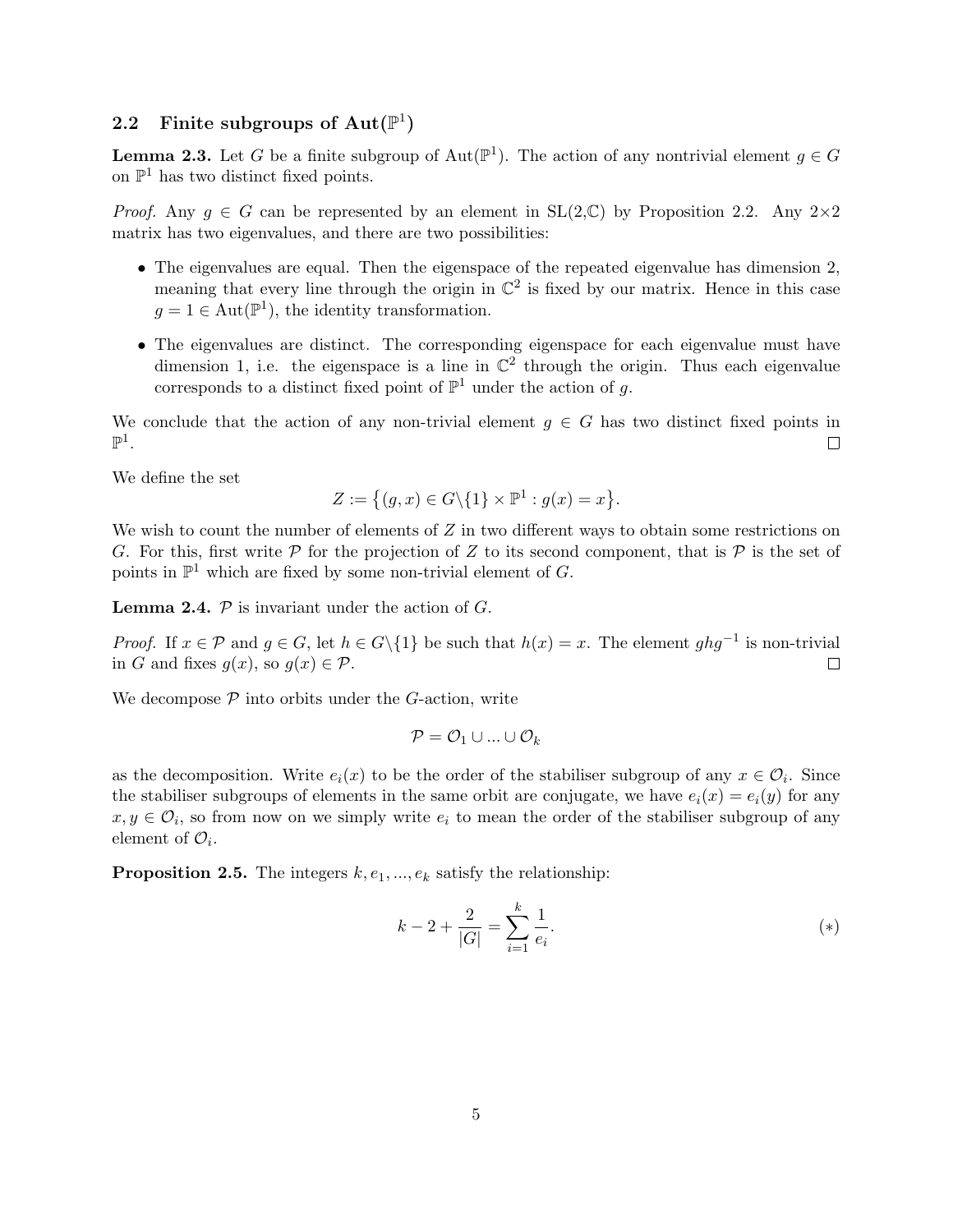*Proof.* The Orbit-Stabiliser theorem tells us that  $|G| = |\mathcal{O}_i|e_i$  for any  $i \in \{1, 2, ..., k\}$ . Now:

$$
|Z| \stackrel{\text{Lemma 2.3}}{=} 2(|G|-1) = \sum_{x \in \mathcal{P}} (e_i(x) - 1)
$$

$$
= \sum_{i=1}^k \sum_{x \in \mathcal{O}_i} (e_i(x) - 1)
$$

$$
= \sum_{i=1}^k |\mathcal{O}_i|(e_i - 1)
$$

$$
= k|G| - \sum_{i=1}^k |\mathcal{O}_i|.
$$

Rearranging this equation and dividing throughout by  $|G|$  we end up with the desired expression ([∗](#page-4-1)).  $\Box$ 

The expression (\*) only has finitely many solutions! Using the fact that  $2 \le e_i \le |G|$  and also that G is finite, we have that either  $k = 2$  or  $k = 3$ .

#### Case 1:  $k = 2$

In this case our expression becomes

$$
\frac{2}{|G|} = \frac{1}{e_1} + \frac{1}{e_2}
$$

and the only solution is  $e_1 = e_2 = |G|$ . The Orbit-Stabiliser Theorem then tells us that  $|O_1|$  =  $|\mathcal{O}_2|=1$  and so there are two fixed points under the action of G, say  $z_1$  and  $z_2$ . Let  $h \in \text{Aut}(\mathbb{P}^1)$ be the transformation which maps  $z_1 \mapsto 0$  and  $z_2 \mapsto \infty$ . Then let  $\bar{G} = hGh^{-1}$  so that  $\bar{G}$  fixes 0 and  $\infty$ . Let  $g \in \bar{G}$  and write  $g(z) = \frac{dz+c}{bz+a}$  for any  $z \in \mathbb{P}^1$ . Then:

$$
g(0) = \frac{c}{a} = 0 \implies c = 0
$$

and recalling that  $\infty = [0:1]$ 

$$
g(\infty) = \frac{d}{b} = \infty \implies [b:d] = [0:1] \implies b = 0.
$$

Then we can write  $g(z) = \omega z$  for some  $\omega \in \mathbb{C}$ . Since the order of g is finite we must have that  $\omega$  is a primitive  $n^{th}$  root of unity for some  $n \in \mathbb{N}$ . This argument applies for an arbitrary element of  $\bar{G}$ and so we must have that actually  $\bar{G}$  is a cyclic group. Since G is conjugate to a cyclic group, it also must be cyclic.  $\Diamond$ 

#### Case 2:  $k = 3$

Now our expression is

$$
1 + \frac{2}{|G|} = \frac{1}{e_1} + \frac{1}{e_2} + \frac{1}{e_3}.
$$

which has four solutions;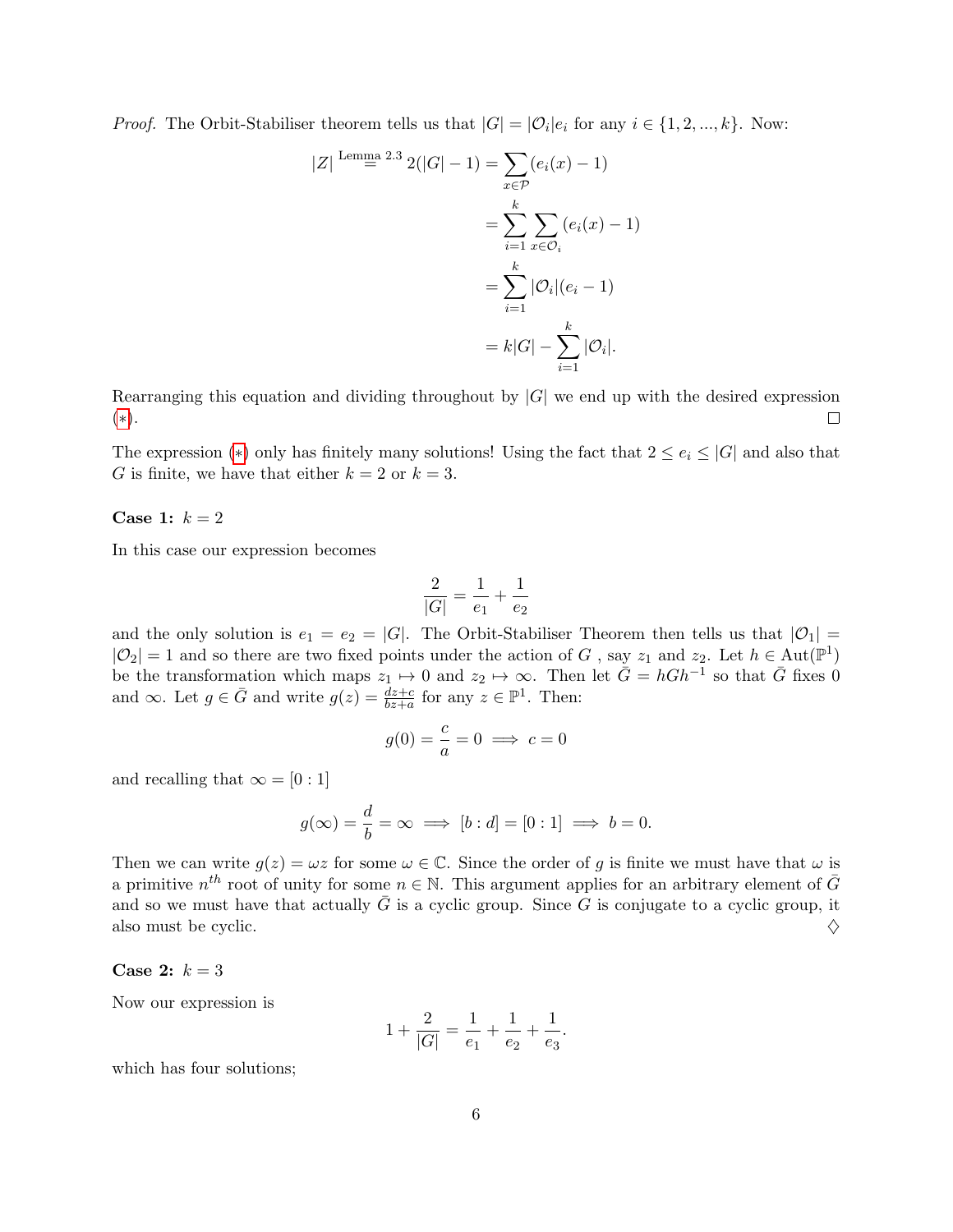$(2.1) \, e_1 = e_2 = 2, e_3 = \frac{|G|}{2}$  $\frac{G|}{2}$  |G| even,  $(2.2)$   $e_1 = 2, e_2 = e_3 = 3, |G| = 12,$  $(2.3)$   $e_1 = 2, e_2 = 3, e_3 = 4, |G| = 24,$  $(2.4)$   $e_1 = 2, e_2 = 3, e_3 = 5, |G| = 60.$ 

**Subcase:**  $e_1 = e_2 = 2, e_3 = \frac{|G|}{2}$  $\frac{G_1}{2}$ . As in the solution for  $k = 2$ , by replacing G with an appropriate conjugate group we may assume that  $\mathcal{O}_3$  consists of the two points 0 and  $\infty$ . Since  $\{0,\infty\}$  is an orbit, there is an element  $h \in G$  such that  $h(0) = \infty$  and  $h(\infty) = 0$ . Let  $H = \text{Stab}_G(0)$ . Since  $e_3 = |H| = \frac{|G|}{2}$  $\frac{G_1}{2}$ , we have that the index of H in G is 2, meaning that H is a normal subgroup. Then:

$$
H(\infty) = hHh^{-1}(\infty) = {\infty},
$$

so actually every element of H fixes the point  $\infty$  too. Thus by our worked solution for the case  $k = 2$ , we conclude that H is the cyclic group of order  $\frac{|G|}{2}$ , say  $H = \langle \alpha | \alpha^{\frac{|G|}{2}} = 1 \rangle$ . Now write  $h: z \mapsto \frac{dz+c}{bz+a}$ , and we can deduce that:

$$
h(0) = \frac{c}{a} = \infty \implies [a:c] = [0:1] \implies a = 0
$$

and

$$
h(\infty) = \frac{d}{b} = 0 \implies d = 0
$$

so we have that  $h: z \mapsto \frac{\lambda}{z}, \lambda \neq 0$ . Clearly h is of order 2, and also  $h \notin H$ . Furthermore  $h \alpha h^{-1} = \alpha^{-1}$ so:

$$
G = \langle \alpha, h \mid \alpha^{\frac{|G|}{2}} = h^2 = 1, h \alpha h^{-1} = \alpha^{-1} \rangle,
$$

is isomorphic to  $D_{|G|}$  the *dihedral group* of order  $|G|$ .

Solution (2.2) corresponds to the *tetrahedral group*, that is the group of rotational symmetries of the tetrahedron. This group is isomorphic to  $A_4$ , the *alternating group* of permutations of 4 objects.

Solution (2.3) corresponds to the *octahedral group*, the group of rotational symmetries of the octahedron (or cube). This group is isomorphic to  $S_4$ , the *symmetric group* of permutations of 5 objects.

Solution (2.4) corresponds to the *icosahedral group*, the group of rotational symmetries of the icosahedron (or dodecahedron). This group is isomorphic to  $A_5$ , the smallest non-abelian simple group!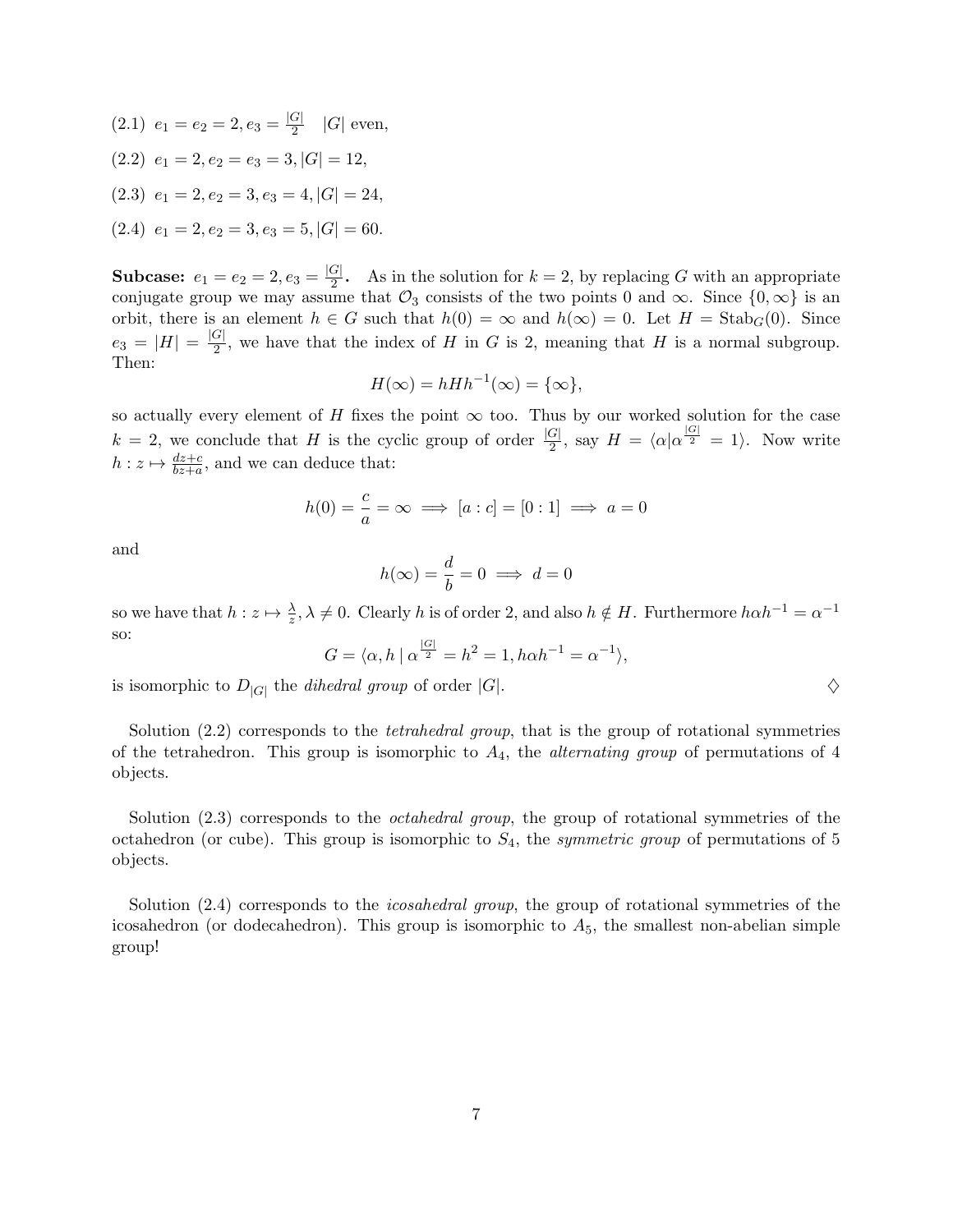# <span id="page-7-0"></span>2.3 Lifting subgroups of  $Aut(\mathbb{P}^1)$  to subgroups of  $SL(2,\mathbb{C})$

Now that we have fully classified all of the finite subgroups of  $Aut(\mathbb{P}^1)$ , how can we relate them to the finite subgroups of  $SL(2,\mathbb{C})$ ? We consider the surjective action homomorphism,  $\alpha$ , for the action we defined in Proposition 2.1. This homomorphism is not injective:

#### **Lemma 2.6.** The kernel of  $\alpha$  is  $\{\pm I\}$

*Proof.* Since the identity transformation on  $\mathbb{P}^1$  must fix 0 and  $\infty$ , any element  $\begin{pmatrix} a & b \\ c & d \end{pmatrix} \in \text{Ker}(\alpha)$ satisfies  $b = c = 0$  and so must map  $z \mapsto \frac{d}{dz}z$ . Since we want this transformation to be the identity, we must have that  $d = a$ , implying that  $Ker(\alpha)$  consists only of scalar multiples of the identity matrix. The only such multiples which have determinant 1 are  $I$  and  $-I$ .  $\Box$ 

The action homomorphism thus provides a *double cover* of  $Aut(\mathbb{P}^1)$  and so any finite  $G <$ Aut $(\mathbb{P}^1)$  can be lifted to a finite  $\bar{G} < SL(2,\mathbb{C})$ , with twice the number of elements. This means our finite subgroups of  $SL(2,\mathbb{C})$  are:

•  $C_n$ , the cyclic groups of order n. The cyclic subgroups of  $Aut(\mathbb{P}^1)$  are lifted to cyclic subgroups of even order, but taking appropriate subgroups we may also obtain all of the cyclic subgroups of odd order. We have the presentation:

$$
C_n = \langle a \rangle, \quad a = \left( \begin{smallmatrix} \omega^{-1} & 0 \\ 0 & \omega \end{smallmatrix} \right), \omega = e^{\frac{2\pi i}{n}}
$$

• The binary dihedral group,  $BD_{4n}$  of order 4n. This group has presentation:

$$
\langle a, b \rangle, \quad a = \left( \begin{smallmatrix} \omega^{-1} & 0 \\ 0 & \omega \end{smallmatrix} \right), b = \left( \begin{smallmatrix} 0 & -i \\ -i & 0 \end{smallmatrix} \right), \omega = e^{\frac{\pi i}{n}}
$$

- The *binary polyhedral* groups, which are
	- the *binary tetrahedral* group,  $BT$ , with presentation:

$$
\langle a, b, c \mid a^2 = b^3 = c^3 = abc \rangle,
$$

– the *binary octahedral* group,  $\beta O$ , with presentation:

$$
\langle a, b, c \mid a^2 = b^3 = c^4 = abc \rangle,
$$

– the *binary icosahedral* group,  $\mathcal{B}I$ , with presentation:

$$
\langle a, b, c \mid a^2 = b^3 = c^5 = abc \rangle,
$$

This completes the classification of finite subgroups of  $SL(2,\mathbb{C})$ .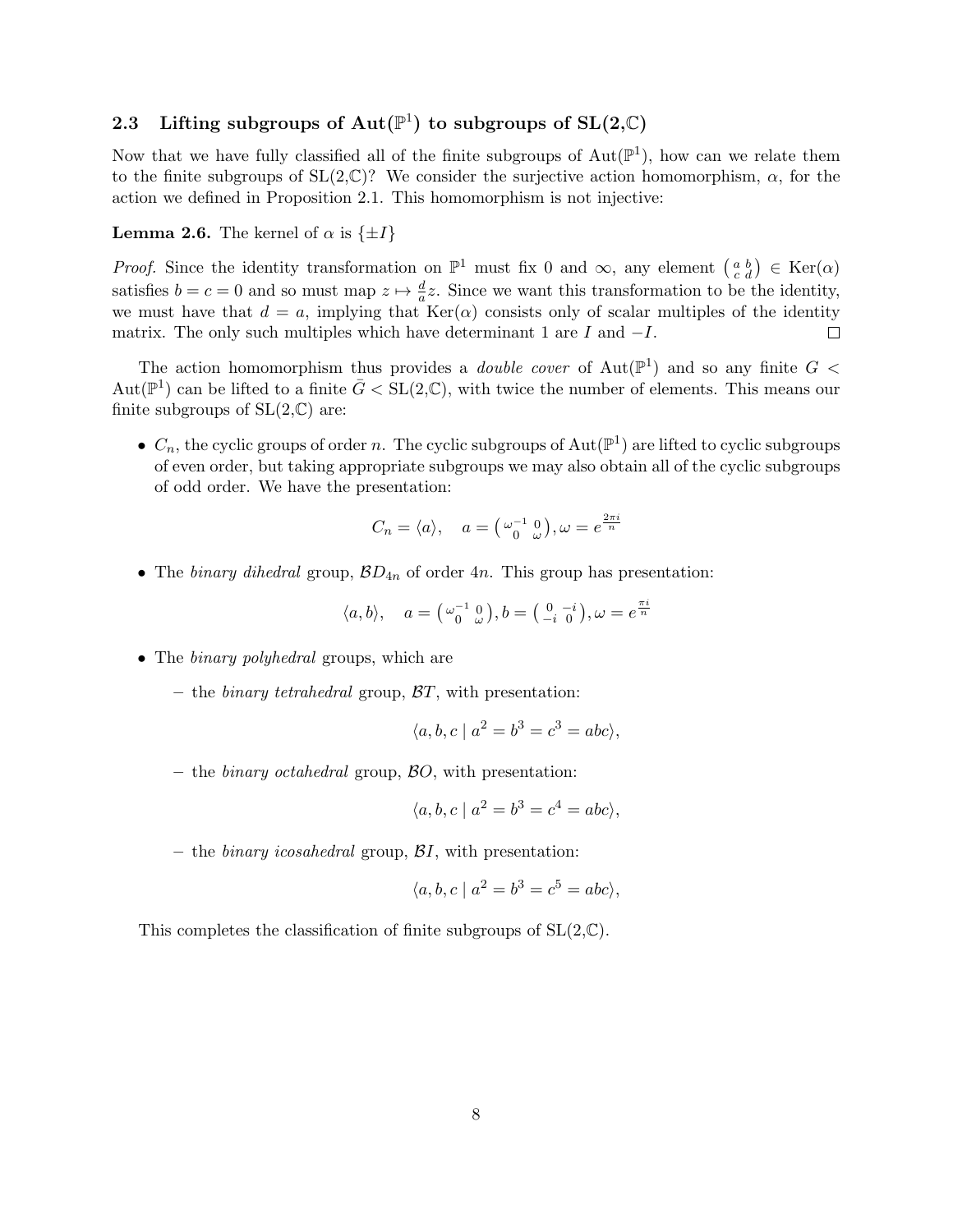### <span id="page-8-0"></span>3 Rings of Invariants

#### <span id="page-8-1"></span>3.1 C-algebras

We recall Definition A.1, that of a C-algebra. Now that we have classified the finite subgroups of  $SL(2,\mathbb{C})$ , we are interested in creating  $\mathbb{C}\text{-algebras}$  for each of them. From there we can construct algebraic varieties, which will allow us to recover our Dynkin diagrams. The action that we defined in §1 can actually be extended to an action of our groups on the C-algebra  $\mathbb{C}[x, y]$ . Throughout, we let G be a finite subgroup of  $SL(2,\mathbb{C})$ .

**Proposition 3.1.** We define an action of G on  $\mathbb{C}[x, y]$  as follows:

$$
\forall f \in \mathbb{C}[x, y], g \in G, (g \cdot f)(v) := f(g^{-1} \cdot v) \,\forall v \in \mathbb{C}^2
$$

This is indeed an action.

Proof. For I the identity matrix, we have:

$$
(\mathbf{I} \cdot f)(v) = f(\mathbf{I} \cdot v) = f(v)
$$

so I·f = f for any  $f \in \mathbb{C}[x, y]$ . Let  $g, h \in SL(2, \mathbb{C})$ . Then:

$$
(g \cdot (h \cdot f))(v) = (h \cdot f)(g^{-1} \cdot v)
$$

$$
= f(h^{-1} \cdot (g^{-1} \cdot v))
$$

$$
= f((h^{-1}g^{-1}) \cdot v)
$$

$$
= f((gh)^{-1} \cdot v)
$$

$$
= ((gh) \cdot f)(v)
$$

so this map is indeed an action.

**Definition 3.2.** We define the *ring of invariants* of G to be the C-subalgebra of  $\mathbb{C}[x, y]$  for which each element is invariant under the action of G:

$$
\mathbb{C}[x,y]^G := \left\{ f \in \mathbb{C}[x,y] \mid g \cdot f = f \,\forall g \in G \right\}.
$$

#### <span id="page-8-2"></span>3.2 Calculating C-vector space generators

**Proposition 3.3.** Define a C-linear map called the *Reynold's operator*  $\varrho_G : \mathbb{C}[x, y] \to \mathbb{C}[x, y]^G$  by:

$$
\varrho_G(f) = \frac{1}{|G|} \sum_{g \in G} g \cdot f.
$$

The Reynold's operator is a projection, in particular, it is surjective.

*Proof.* Actually  $\varrho_G|_{\mathbb{C}[x,y]^G}$  is the identity map, because for any  $f \in \mathbb{C}[x,y]^G$  and  $g \in G$  we have  $g \cdot f = f$  by definition. This tells us that  $\varrho_G$  is a projection map  $(\varrho_G \circ \varrho_G = \varrho_G)$ .

The Reynold's operator allows us to compute explicitly a C-vector space basis for  $\mathbb{C}[x,y]^G$  by evaluating at the C-vector space basis of  $\mathbb{C}[x,y]$ , namely, polynomials of the form  $x^r y^s$  where  $r, s \in \mathbb{N}$ .

 $\Box$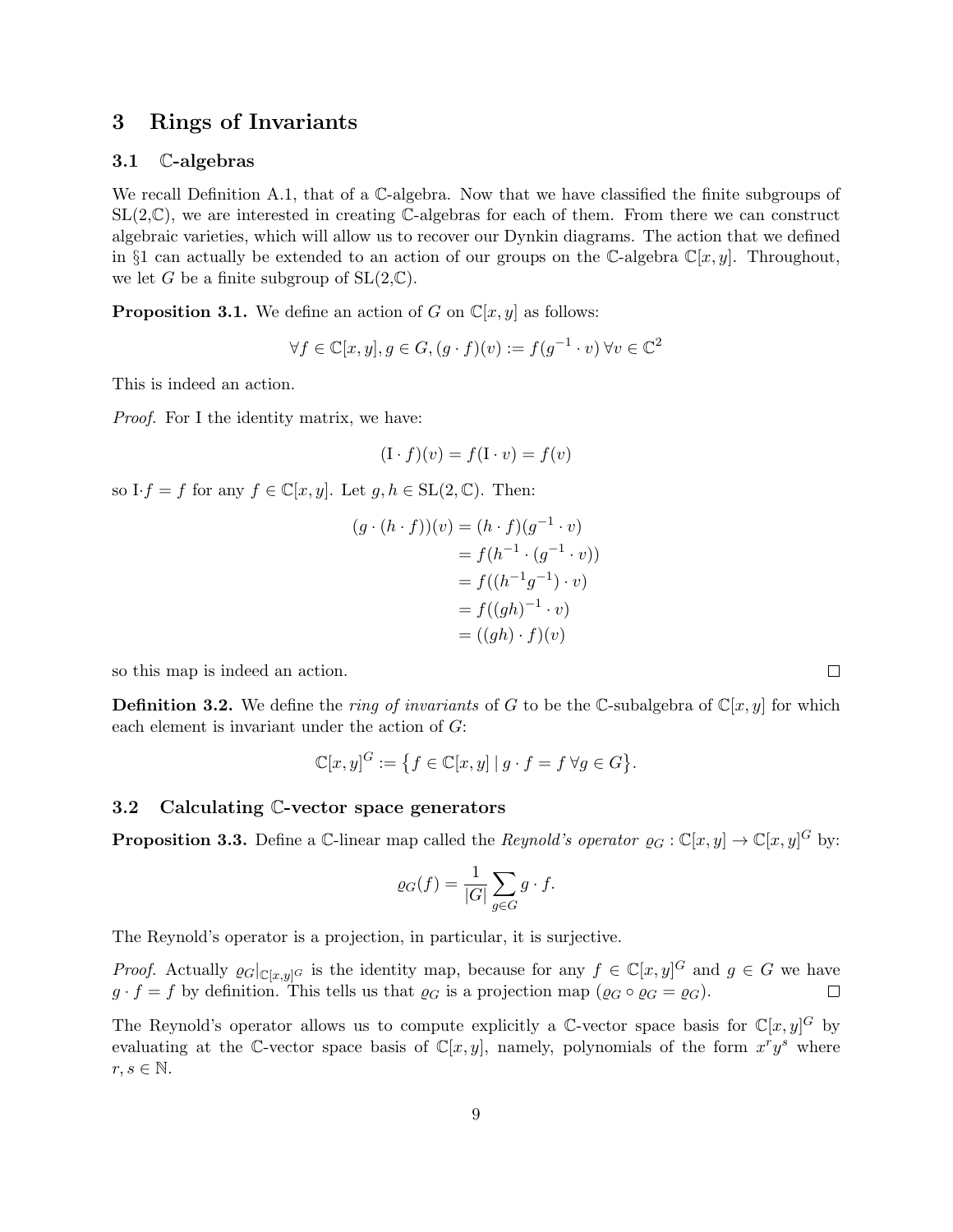#### Case 1:  $G = C_n$ , the cyclic group of order n

G is generated by the matrix  $g = \begin{pmatrix} \omega_0^{-1} & 0 \\ 0 & \omega \end{pmatrix}$  where  $\omega = e^{\frac{2\pi i}{n}}$ . Then  $g \cdot x = \omega x$  and  $g \cdot y = \omega^{-1} y$ , so

$$
\varrho_G(x^r y^s) = \frac{1}{n} \sum_{k=1}^n g^k \cdot x^r y^s
$$

$$
= \frac{1}{n} \sum_{k=1}^n \omega^{k(r-s)} x^r y^s
$$

.

.

If  $r \neq s$  mod n then we are summing over all  $n^{th}$  roots of unity, which gives 0. If  $r = s$  mod n, then our sum is  $x^r y^s$  and so the C-basis for  $\mathbb{C}[x,y]^G$  is  $\{x^r y^s \mid r = s \mod n\}$ . We write:

$$
\mathbb{C}[x,y]^G = \text{span}_{\mathbb{C}}\{x^r y^s \mid r = s \text{ mod } n\}
$$

#### Case 2:  $G = BD_{4n}$ , the binary dihedral group of order 4n

G is generated by the matrices  $g = \begin{pmatrix} \omega^{-1} & 0 \\ 0 & \omega \end{pmatrix}$  where  $\omega = e^{\frac{\pi i}{n}}$  and  $h = \begin{pmatrix} 0 & -i \\ -i & 0 \end{pmatrix}$ . We see that  $h \cdot x = iy$ and that  $h \cdot y = ix$ . Any element of the group can be written as  $g^p h^q$  for  $1 \leq p \leq 2n, 0 \leq q \leq 1$ . We compute

$$
\varrho(x^r y^s) = \frac{1}{4n} \sum_{k=1}^{2n} (g^k \cdot x^r y^s + g^k h \cdot x^r y^s)
$$

$$
= \frac{1}{4n} \sum_{k=1}^{2n} \omega^{k(r-s)} (x^r y^s + i^{r+s} x^s y^r)
$$

$$
= \begin{cases} 0 & r \neq s \text{ mod } 2n \\ \frac{1}{2} (x^r y^s + x^s y^r) & r = s \text{ mod } 2n, r \text{ even} \\ \frac{1}{2} (x^r y^s - x^s y^r) & r = s \text{ mod } 2n, r \text{ odd} \end{cases}
$$

Hence in this case we may write

$$
\mathbb{C}[x,y]^G = \text{span}_{\mathbb{C}}\{x^r y^s + (-1)^r x^s y^r \mid r = s \text{ mod } 2n\}.
$$

#### <span id="page-9-0"></span>3.3 Calculating C-algebra generators

Recall from MA40188 the following definition;

**Definition 3.4.** A *finitely-generated*  $\mathbb{C}$ -algebra, R, is a  $\mathbb{C}$ -algebra for which there exists a surjective C-algebra homomorphism  $\phi : \mathbb{C}[x_1, ... x_k] \to R$  for some  $k \in \mathbb{N}$ .

Remark. What this means in practise is that there are finitely many elements of R, say  $f_1, ..., f_k$ , such that any other element can be expressed as a polynomial in  $f_1, ..., f_k$ . In this case, we write  $R = \mathbb{C}[f_1, ..., f_k].$ 

**Proposition 3.5.** Let  $G = C_n$  the cyclic group of order n. Then  $\mathbb{C}[x, y]^G = \mathbb{C}[x^n, y^n, xy]$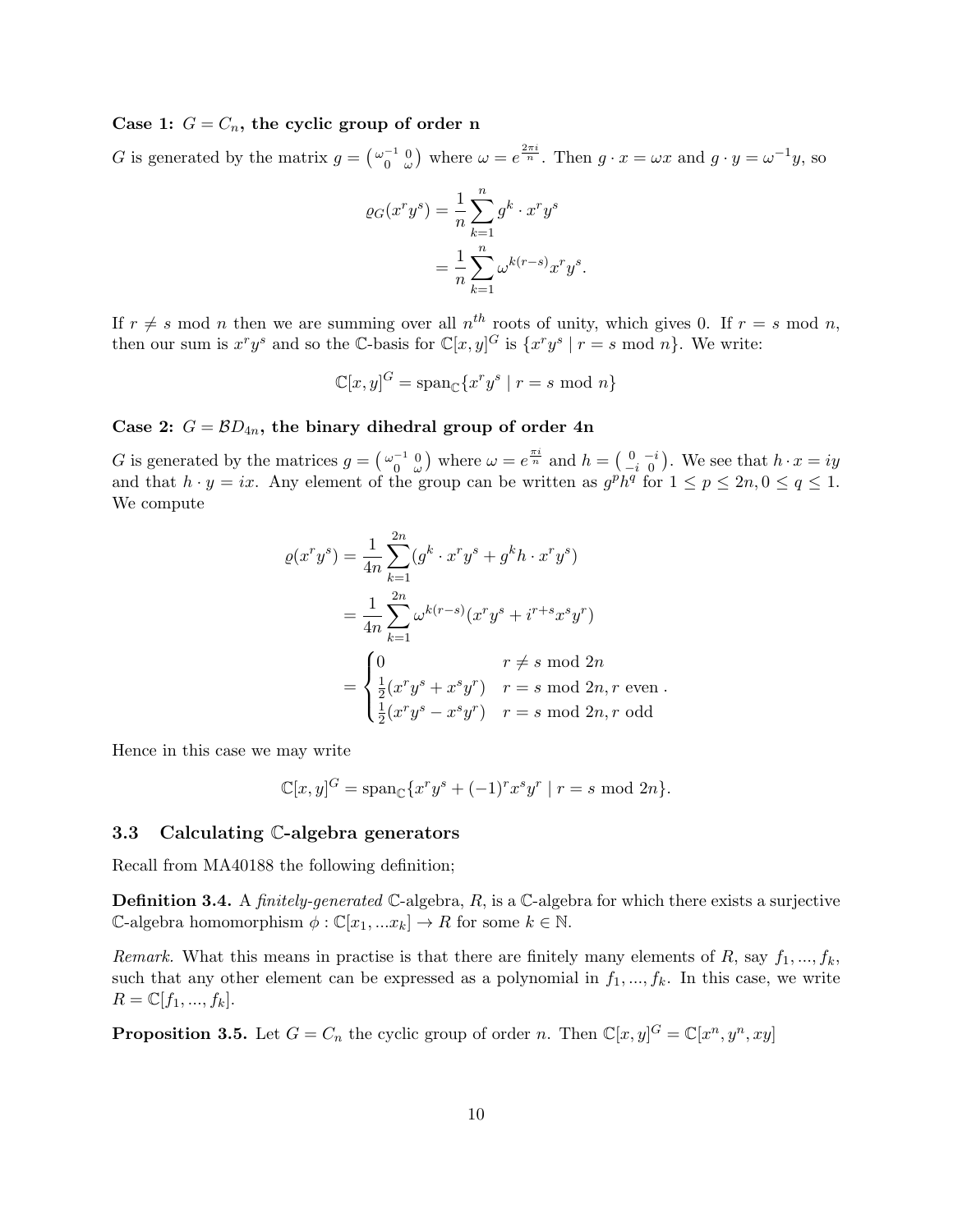*Proof.* It suffices to show that any basis element  $x^r y^s \in \mathbb{C}[x^n, y^n, xy]$ . Let  $r = an+r'$  and  $s = bn+s'$ where  $a, b, r', s' \in \mathbb{N}$  and  $0 \leq r', s' < n$ . From the calculations in §3.2, we have that  $s' = r'$ . Thus we can write

$$
x^r y^s = x^{(an+r')} y^{(bn+r')} = (x^n)^a (y^n)^b (xy)^{r'} \in \mathbb{C}[x^n, y^n, xy].
$$

 $\Box$ 

**Proposition 3.6.** Let  $G = \mathcal{B}D_{4n}$  the binary dihedral group of order 4n. Then  $\mathbb{C}[x,y]^G =$  $\mathbb{C}[x^2y^2, x^{2n}+y^{2n}, xy(x^{2n}-y^{2n})]$ 

*Proof.* It is sufficient to show that any basis element  $x^r y^s + (-1)^r x^s y^r \in \mathbb{C}[x^2 y^2, x^{2n} + y^{2n}, xy(x^{2n} - y^2)]$  $(y^{2n})$ . Write  $r = a(2n) + t$ ,  $s = b(2n) + t$  where  $0 \le t < 2n$ . Assume r is even and  $b \leq a$ . Then

$$
x^r y^s + (-1)^r x^s y^r = (xy)^t (xy)^{(2n)b} (x^{(2n)(a-b)} + y^{(2n)(a-b)}).
$$
 (†)

Claim:  $x^{(2n)c} + y^{(2n)c} \in \mathbb{C}[x^2y^2, x^{2n} + y^{2n}, xy(x^{2n} - y^{2n})] \quad \forall c \in \mathbb{N}.$ 

*Proof of claim:* By induction. We need to check two base cases,  $c = 1$  and  $c = 2$ . The base case of  $c = 1$  follows by assumption. The base case of  $c = 2$  follows from the calculation

$$
(x^{(2n)2} + y^{(2n)2}) = (x^{2n} + y^{2n})^2 - 2(x^2y^2)^n.
$$

Now assume the claim holds for all  $c < C$  and consider  $x^{(2n)C} + y^{(2n)C}$ . We can write

$$
x^{(2n)C} + y^{(2n)C} = (x^{(2n)} + y^{(2n)})^C - \sum_{k=1}^{C-1} {C \choose k} x^{(2n)(C-k)} y^{(2n)k}
$$

but we can group the k and  $C - k$  terms in the sum together to get

$$
\sum_{k=1}^{C-1} {C \choose k} x^{(2n)(C-k)} y^{(2n)k} = \sum_{k=1}^{\frac{C-1}{2}} {C \choose k} (x^{(2n)(C-k)} y^{(2n)k} + x^{(2n)k} y^{(2n)(C-k)})
$$

$$
= \sum_{k=1}^{\frac{C-1}{2}} {C \choose k} (x^2 y^2)^{nk} (x^{(2n)(C-2k)} + y^{(2n)(C-2k)})
$$

when  $C - 1$  is even and then the claim follows from the inductive hypothesis. The case where  $C - 1$ is odd is similar but with an additional term for  $k = \frac{C}{2}$  which is  $2\binom{C}{k}(x^2y^2)^{nk}$ .

Then the expression (†) belongs to  $\mathbb{C}[x^2y^2, x^{2n} + y^{2n}, xy(x^{2n} - y^{2n})]$ . The case where  $a \leq b$  is identical.

Now assume that r is odd and that  $b \leq a$ . We then have the expression

$$
x^r y^s + (-1)^r x^s y^r = (xy)^{t-1} (xy)^{(2n)b} (xy) (x^{(2n)(a-b)} - y^{(2n)(a-b)}).
$$
 (††)

Claim:  $xy(x^{(2n)c} - y^{(2n)c}) \in \mathbb{C}[x^2y^2, x^{2n} + y^{2n}, xy(x^{2n} - y^{2n})] \quad \forall c \in \mathbb{N}.$ *Proof of claim:* By induction. Again the base case of  $c = 1$  follows immediately so assume the claim holds for all  $c < C$ . By the previous claim,  $x^{(2n)(C-1)} + y^{(2n)(C-1)} \in \mathbb{C}[x^2y^2, x^{2n} + y^{2n}, xy(x^{2n} - y^{2n})]$ . We compute

$$
xy(x^{2n} - y^{2n})(x^{(2n)(C-1)} + y^{(2n)(C-1)}) = xy(x^{(2n)C} - y^{(2n)C}) - (xy)^{2n}(xy(x^{2n(C-2)} - y^{2n(C-2)}))
$$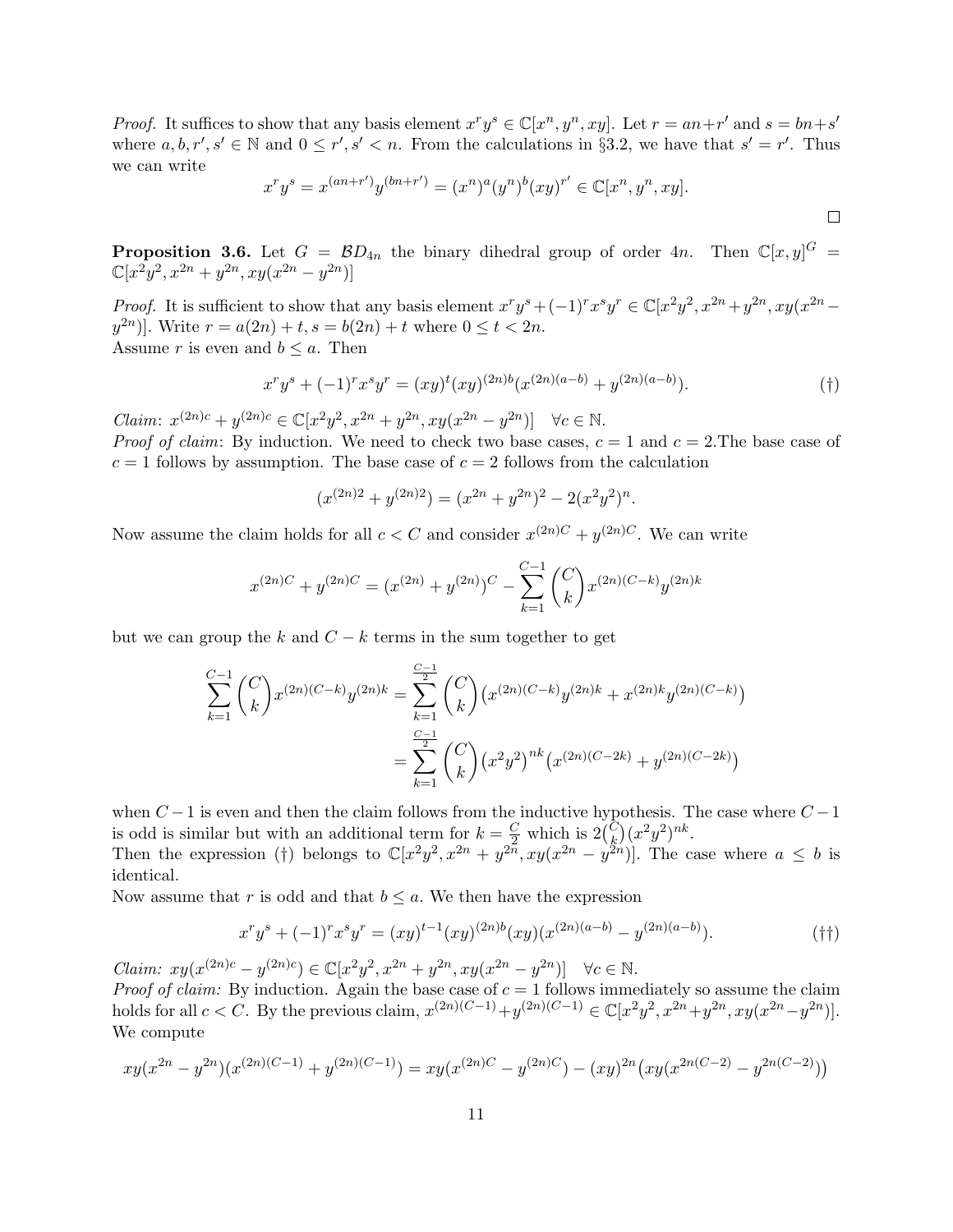and rearranging yields

$$
xy(x^{(2n)C} - y^{(2n)C}) = xy(x^{2n} - y^{2n})(x^{(2n)(C-1)} + y^{(2n)(C-1)}) + (xy)^{2n}(xy(x^{2n(C-2)} - y^{2n(C-2)})).
$$

The right hand side is an element of  $\mathbb{C}[x^2y^2, x^{2n}+y^{2n}, xy(x^{2n}-y^{2n})]$  by the inductive hypothesis. Therefore, in the expression († † ), every factor is an element of  $\mathbb{C}[x^2y^2, x^{2n}+y^{2n}, xy(x^{2n}-y^{2n})]$  by the claim and the fact that t is odd (which follows from the assumption that  $r$  is odd). The case where  $b \leq a$  is the same.  $\Box$ 

**Theorem 3.7.** For any finite subgroup of  $SL(2,\mathbb{C})$ , G, the C-algebra  $\mathbb{C}[x,y]^G$  is finitely generated by 3 elements.

#### <span id="page-11-0"></span>3.4 The Ideal of Relations

For any finite  $G < SL(2,\mathbb{C})$ , we can construct a surjective C-algebra homomorphism  $\varphi_G : \mathbb{C}[u, v, w] \to$  $\mathbb{C}[x,y]^G, F \mapsto F(f_1, f_2, f_3),$  where  $\mathbb{C}[x,y]^G = \mathbb{C}[f_1, f_2, f_3]$  by Theorem 3.7. The kernel of  $\varphi_G$  is an ideal in  $\mathbb{C}[u, v, w]$  and so  $\mathbb{V}(\text{Ker}(\varphi_G)) \subset \mathbb{C}^3$  is an affine algebraic set with coordinate ring  $\mathbb{C}[x, y]^G$ .

**Definition 3.8.** We let the affine algebraic set  $\mathbb{V}(\text{Ker}(\varphi_G)) \subset \mathbb{C}^3$  be denoted  $\mathbb{C}^2/G$ .

We wish to show that  $\mathbb{C}^2/G$  is an irreducible hypersurface and according to Theorem A.5, we need only show that it has dimension 2. Since the ring of invariants is a C-subalgebra of the ring of polynomials in 2 variables, we let  $\iota : \mathbb{C}[x, y]^G \hookrightarrow \mathbb{C}[x, y]$  be the inclusion C-algebra homomorphism. We make use of Theorem A.4 from MA40188 applied to the algebraic sets  $\mathbb{C}^2/G$  and  $\mathbb{C}^2$  (note that  $\mathbb{C}[x,y]$  is the coordinate ring for  $\mathbb{C}^2$  to obtain a polynomial map

$$
\pi: \mathbb{C}^2 \to \mathbb{C}^2/G.
$$

Now we want to show that this map has finite fibres. It would suffice to show that  $\mathbb{C}^2/G$  is the set of G-orbits of  $\mathbb{C}^2$  as the notation suggests, since the group G is finite. This is not an obvious fact from the definition and requires more commutative algebra than we have time to establish. As some motivation, we prove the following result:

**Proposition 3.9.** Consider the set of G-orbits,  $\mathbb{C}^2/G$  and assume that this set is an affine algebraic set. The coordinate ring for this affine algebraic set is the ring of invariants  $\mathbb{C}[x, y]^G$ .

*Proof.* Let  $f \in \mathbb{C}[\mathbb{C}^2/G]$  so f is a polynomial which is constant on any G-orbit. Let  $p \in \mathbb{C}^2$ ,

$$
f(p) = f(g^{-1}p) = (g \cdot f)(p) \quad \forall g \in G
$$
  
\n
$$
\implies f \in \mathbb{C}[x, y]^G.
$$

Likewise, for any  $h \in \mathbb{C}[x, y]^G$  and for any point  $p \in \mathbb{C}^2$ ,

$$
h(p) = (g^{-1} \cdot h)(p) = h(gp) \quad \forall g \in G
$$

$$
\implies h \in \mathbb{C}[\mathbb{C}^2/G]
$$

as h is constant on each G-orbit.

So the polynomial map  $\pi$  has finite fibres, which implies that  $\dim(\mathbb{C}^2/G) = 2$  and hence that  $\mathbb{C}^2/G = \langle f \rangle$  for some irreducible  $f \in \mathbb{C}[u, v, w]$ . We call this f the *defining equation* for the hypersurface  $\mathbb{C}^2/G$ .

 $\Box$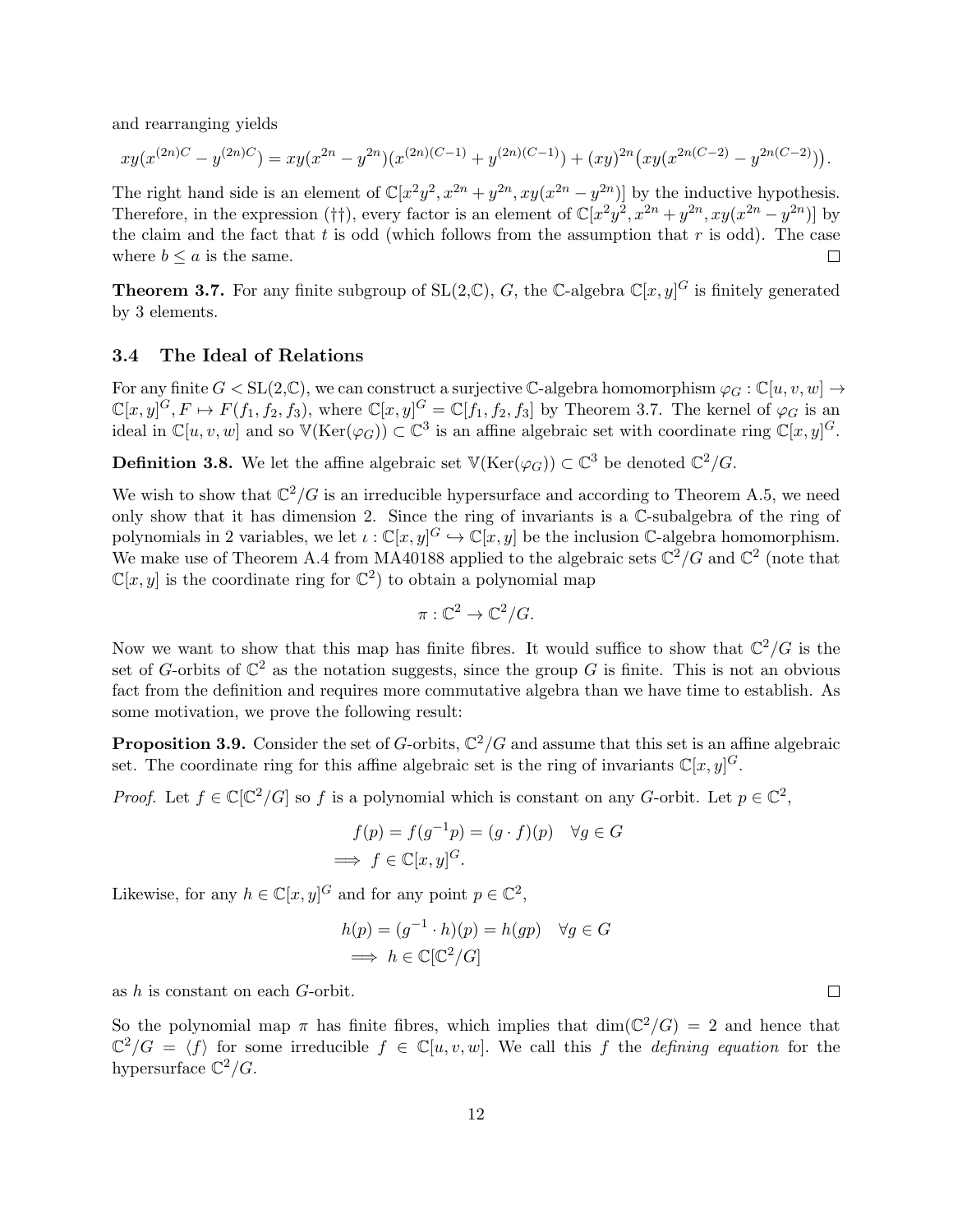**Proposition 3.10.** Let G be the cyclic group of order n. Then  $\mathbb{C}^2/G = \mathbb{V}(xy - z^n)$ .

*Proof.* We seek an irreducible polynomial  $f \in \mathbb{C}[u, v, w]$  such that  $f(x^n, y^n, xy) = 0 \in \mathbb{C}[x, y]^G$ . Consider  $f = uv - w^n \in \text{Ker}(\varphi_G)$ . This polynomial is irreducible since if we assumed it wasn't, any factors would have to have degree one or zero in  $u$  but there is only one term in  $f$  which involves  $\overline{u}$ .  $\Box$ 

**Proposition 3.11.** Let G be the binary dihedral group of order  $4n$ . Then  $\mathbb{C}^2/G = \mathbb{V}(x^{n+1} + xy^2 + z^2)$  $z^2$ ).

*Proof.* We now seek an irreducible polynomial  $f \in \mathbb{C}[u, v, w]$  such that  $f(x^2y^2, xy(x^{2n}-y^{2n}), x^{2n}+y^{2n})$  $y^{2n} = 0$ . We note that  $\mathbb{C}[x^2y^2, x^{2n} + y^{2n}, xy(x^{2n} - y^{2n})] = \mathbb{C}[ax^2y^2, b(x^{2n} + y^{2n}), cxy(x^{2n} - y^{2n})]$ for any non-zero scalars  $a, b, c \in \mathbb{C}$ . We compute

$$
(ax^2y^2)^{n+1} + (ax^2y^2)(b(x^{2n} + y^{2n}))^2 + (c(xy)(x^{2n} - y^{2n}))^2
$$
  
= 
$$
(a^{n+1} + 2ab^2 - 2c^2)(xy)^{2(n+1)} + (ab^2 + c^2)(x^2y^2)(x^{4n} + y^{4n}).
$$
 (\*)

If we pick  $a, b, c$  such that  $c^2 = -1$ ,  $ab^2 = 1$ ,  $a^{n+1} = -4$  we get that  $(*)$  is equal to zero, which is precisely what we wanted to show.  $\Box$ 

In the interest of completeness, the following is a list of the defining equations for each of the finite subgroups of  $SL(2,\mathbb{C})$ :

- $G = C_n$ ,  $\mathbb{C}^2/G = \mathbb{V}(xy z^n)$
- $G = BD_{4n}, \mathbb{C}^2/G = \mathbb{V}(x^{n+1} + xy^2 + z^2)$
- $G = \mathcal{B}T$ ,  $\mathbb{C}^2/G = \mathbb{V}(x^4 + y^3 + z^2)$
- $G = \mathcal{B}O$ ,  $\mathbb{C}^2/G = \mathbb{V}(x^3y + y^3 + z^2)$
- $G = \mathcal{B}I$ ,  $\mathbb{C}^2/G = \mathbb{V}(x^5 + y^3 + z^2)$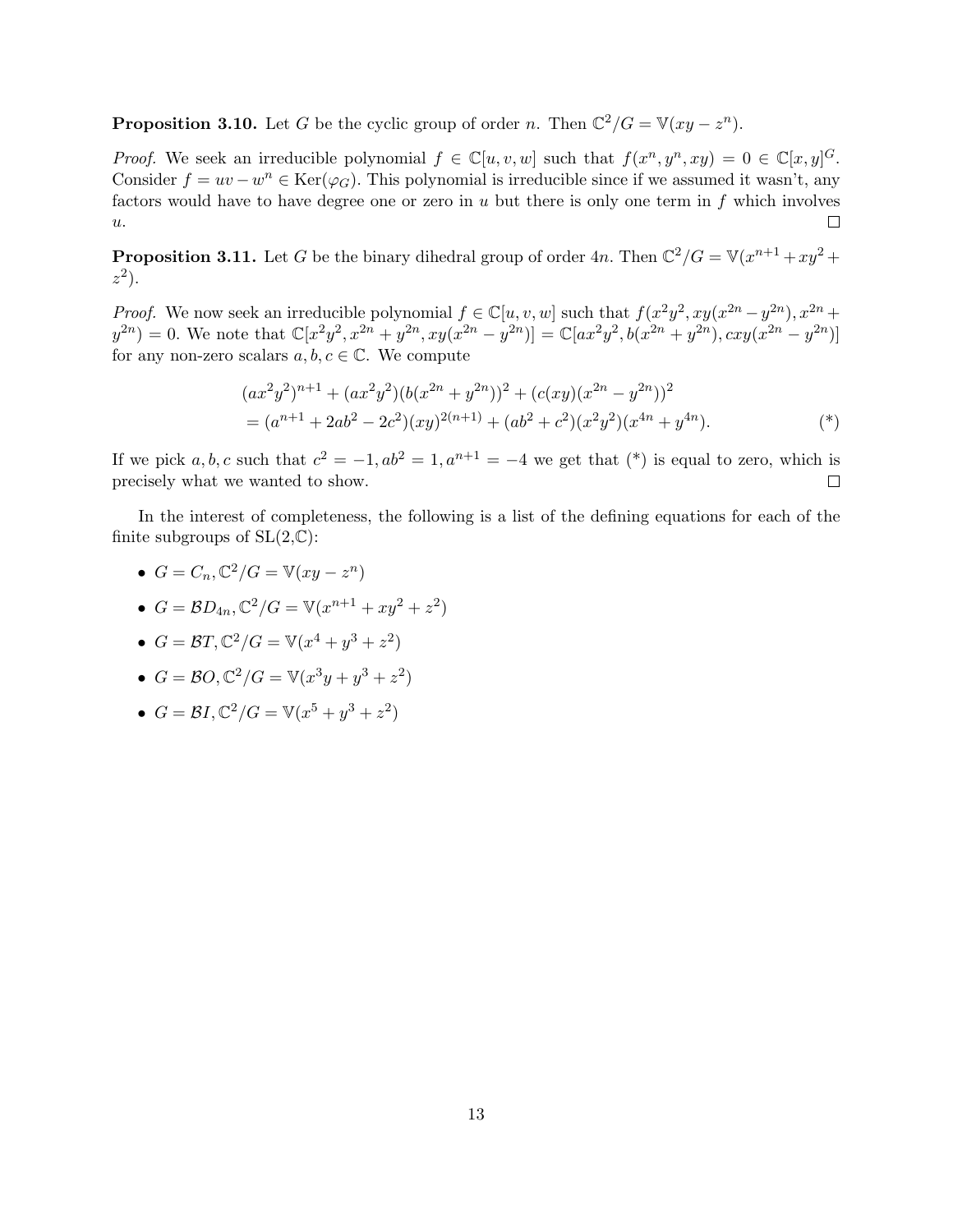### <span id="page-13-0"></span>4 Resolution of Singularities

**Proposition 4.1.** For any finite subgroup of  $SL(2,\mathbb{C})$ , except the trivial subgroup (which we write as the cyclic group with one element  $C_1$ ), the affine hypersurface  $\mathbb{C}^2/G$  is singular. It has only one singularity, which is at the origin.

*Proof.* We simply need to find  $\mathbb{V}(f, \frac{\partial f}{\partial x}, \frac{\partial f}{\partial y}, \frac{\partial f}{\partial z})$ . In each case, this can be computed explicitly. If  $G = C_n$ , then we are looking for solutions to the simultaneous equations:

$$
xy - z^n = 0, y = 0, x = 0, nz^{n-1} = 0
$$

If  $n = 1$  then there is no solution to the above system, as the last equation becomes  $1 = 0$ . If  $n \neq 1$  then the only solution to the system is  $(x, y, z) = (0, 0, 0)$ . A similar argument works for  $G = \mathcal{B}T, \mathcal{B}I.$ 

If  $G = \mathcal{B}D_{4n}$ , we want simultaneous solutions to:

$$
x^{n-1} + xy^2 + z^2 = 0, (n - 1)x^{n-2} + y^2 = 0, 2xy = 0, 2z = 0.
$$

The last equation immediately tells us that  $z = 0$ , where the penultimate equation gives us that either  $x = 0$  or  $y = 0$ . In either case, substituting the result into the second equation yields that the only solution is  $(x, y, z) = (0, 0, 0)$ . A similar argument works for  $\beta O$ .  $\Box$ 

When we have singularities in affine varieties, we wish to be able to look at the way that the variety behaves at the singularity. We develop some tools in the next section to deal with this.

#### <span id="page-13-1"></span>4.1 Blow-up

Definition 4.2. Consider the Cartesian product,

$$
\mathbb{C}^n \times \mathbb{P}^{n-1} = \left\{ \left( (x_1, ..., x_n), [y_1 : ... : y_n] \right) \mid (x_1, ..., x_n) \in \mathbb{C}^n, [y_1 : ... : y_n] \in \mathbb{P}^{n-1} \right\}.
$$

The *blow-up* of  $\mathbb{C}^n$  at the origin O is

$$
B = \mathbb{V}(x_i y_j - x_j y_i \mid i, j = 1, ..., n) \subset \mathbb{C}^n \times \mathbb{P}^{n-1}.
$$

In this space we call  $O \times \mathbb{P}^{n-1}$  the *exceptional divisor* of B and denote it by E.

The composition of the inclusion  $B \hookrightarrow \mathbb{C}^n \times \mathbb{P}^{n-1}$  and the projection  $\mathbb{C}^n \times \mathbb{P}^{n-1} \to \mathbb{C}^n$  defines a morphism

$$
\psi: B \to \mathbb{C}^n.
$$

The space B and morphism  $\psi$  satisfy the properties that we want in order to "resolve" singularities. We summarise these properties in the following result.

- **Lemma 4.3.** 1.  $\psi^{-1}(O) \cong \mathbb{P}^{n-1}$  and each point in  $\psi^{-1}(O)$  corresponds to a unique line through the origin in  $\mathbb{C}^n$ , so  $E = \psi^{-1}(O)$ .
	- 2. If  $O \neq p \in \mathbb{C}^n$ , then  $\psi^{-1}(p)$  is a point.
	- 3. B is an irreducible algebraic set.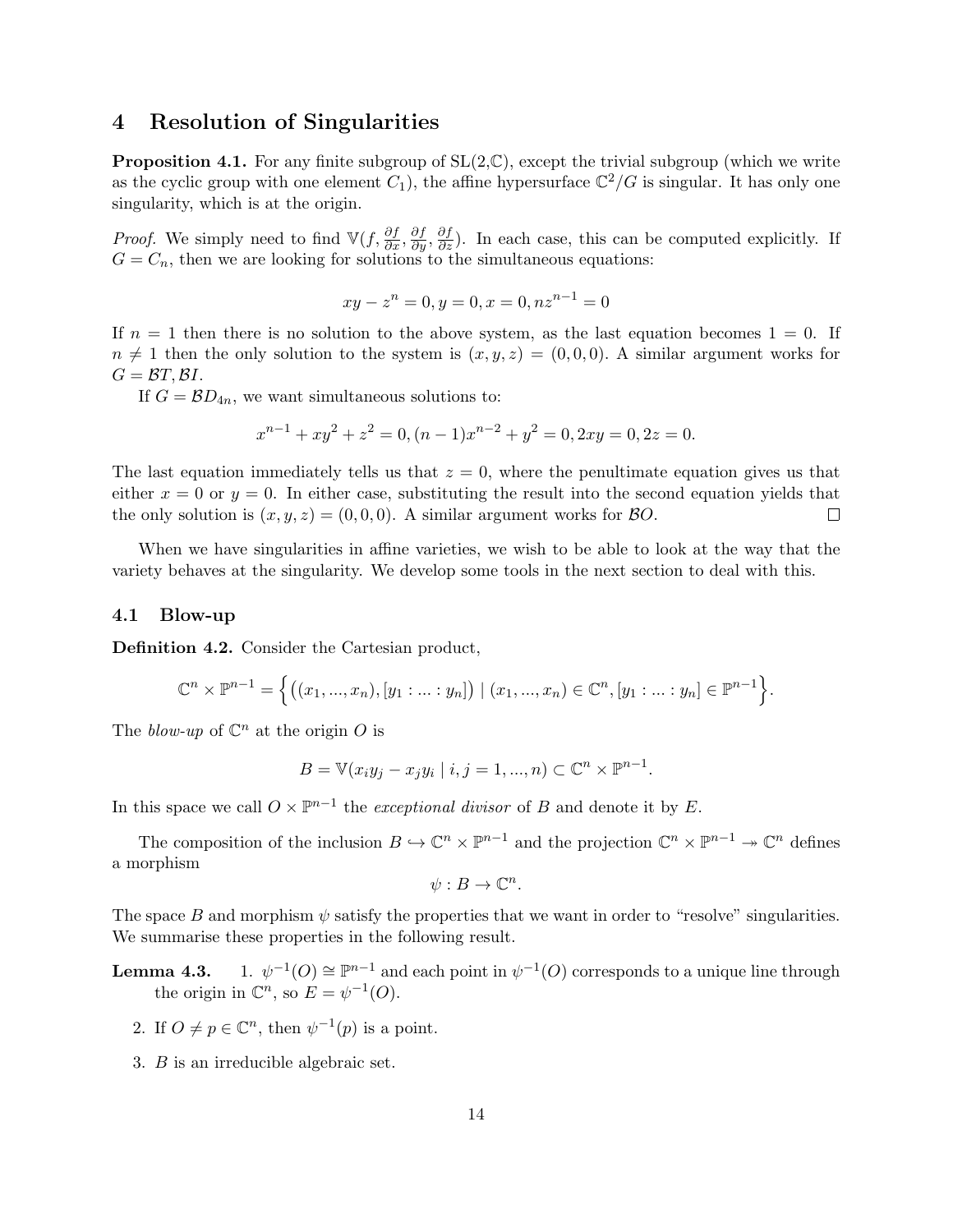Proof. 1. The first claim follows from the fact that

$$
\psi^{-1}(O) = \left\{ \big( (0, ..., 0), [y_1: ... : y_n] \big) \mid [y_1: ... : y_n] \in \mathbb{P}^{n-1} \right\}.
$$

Let L be a line through the origin in  $\mathbb{C}^n$ , given by the parameterisation:

$$
L = \left\{ (a_1 t, ..., a_n t) \mid t \in \mathbb{C}^1 \right\},\
$$

for some fixed  $a_i \in \mathbb{C}$  for  $1 \leq i \leq n$  not all 0. Let  $L' = \psi^{-1}(L \setminus \{O\}) \subset B \setminus \psi^{-1}(O)$ , so then:

$$
L' = \left\{ \left( (a_1t, ..., a_nt), [a_1t: ...: a_nt] \right) \mid t \in \mathbb{C}^1 \backslash \{0\} \right\}
$$

$$
= \left\{ \left( (a_1t, ..., a_nt), [a_1: ...: a_n] \right) \mid t \in \mathbb{C}^1 \backslash \{0\} \right\}
$$

Then the closure of L' in B,  $\overline{L'} = \left\{ \left( (a_1t, ..., a_nt), [a_1 : ... : a_n] \right) \mid t \in \mathbb{C}^1 \right\}$ , meets  $\psi^{-1}(O)$  at the point  $O \times [a_1 : ... : a_n] \in B$ . So the map which sends L to the point  $[a_1 : ... : a_n]$  defines a one-to-one correspondence between lines through the origin in  $\mathbb{C}^n$  and points in  $\psi^{-1}(O)$ .

- 2. We show that  $\psi$  defines an isomorphism between  $B\setminus\psi^{-1}(O)$  and  $\mathbb{C}^n\setminus\{O\}$ . Let  $p=(a_1,...,a_n)\in$  $\mathbb{C}^n$  where some  $a_i \neq 0$ . If  $p \times [y_1 : ... : y_n] \in \psi^{-1}(p)$ , then by definition of B we must have that  $y_j = \frac{a_j}{a_i}$  $a_j \atop a_i y_i, \forall j = 1, ..., n.$  This defines a unique point  $[y_1 : ... : y_n] = [a_1 : ... : a_n] \in \mathbb{P}^{n-1}.$ Hence,  $\psi^{-1}(p) = (a_1, ..., a_n) \times [a_1 : ... : a_n]$  and we have achieved the isomorphism we wanted to.
- 3. We can write  $B = (B \setminus \psi^{-1}(O)) \cup (\psi^{-1}(O))$ . From (2), we have that  $B \setminus \psi^{-1}(O) \cong \mathbb{C}^n \setminus \{O\}$ , which is irreducible. From (1), we know that any point of  $\psi^{-1}(O)$  belongs to the closure of some subset of  $B \backslash \psi^{-1}(O)$ , meaning that  $B \backslash \psi^{-1}(O)$  is dense in B, i.e.,  $B = \overline{B \backslash \psi^{-1}(O)}$ . However the closure of an irreducible set is irreducible, so  $B$  must be irreducible.

$$
\Box
$$

**Definition 4.4.** Let  $X \subset \mathbb{C}^n$  be an algebraic variety passing through the origin. The blow-up of X at the origin is  $\widetilde{X} = \overline{\psi^{-1}(X \setminus \{O\})}.$ 

Remark. This space is contained in B by definition. In order to blow-up a different point,  $p \in X$ , we simply apply a linear change of coordinates so that  $p$  is sent to  $O$  and then apply our blow up. If the resulting variety is smooth we say that we have achieved a resolution of singularities. If not, we may apply the process again repeatedly until we do end up with a smooth variety.

*Example.* Consider the affine hypersurface  $X = \mathbb{V}(y^2 - x^2(x+1)) \subset \mathbb{C}^2$ . This hypersurface is singular only at the origin and we resolve its singularity by blowing up. Let the projective coordinates of  $\mathbb{P}^1$  be given by [t : v]. The blow-up of X is  $\widetilde{X} = \mathbb{V}(xv - yt, y^2 - x^2(x+1)) \subset \mathbb{C}^2 \times \mathbb{P}^1$ . We can cover  $\mathbb{C}^2 \times \mathbb{P}^1$  by two affine sets  $U_t = \{((x, y), [t : v]) \in \mathbb{C}^2 \times \mathbb{P}^1 \mid t \neq 0\}$  and  $U_v$  defined similarly. We first consider  $X \cap U_t =: X_t$ . In this space we may associate the projective coordinate  $[t : v]$ with an affine coordinate  $\frac{v}{t}$  so that we can talk about points in  $\tilde{X}_t$  as points in  $\mathbb{C}^3$  with coordinates  $(x, y, \frac{v}{t})$ . Now  $\widetilde{X}_t = \mathbb{V}(x \frac{v}{t} - y, y^2 - x^2(x+1)) \subset U_t \cong \mathbb{C}^3$ . Substituting the equation  $y = x \frac{v}{t}$  $\frac{v}{t}$  into  $y^2 = x^2(x+1)$ , we get that  $x^2(\left(\frac{v}{t}\right)^2 - x - 1) = 0$ .

We must have that either  $x^2 = 0$  or that  $(\frac{v}{t})^2 = x + 1$ . The first case means that  $y = x = 0$ and can have any solution for  $\frac{v}{t}$ , which corresponds to  $E \cap U_t$ . The other case corresponds to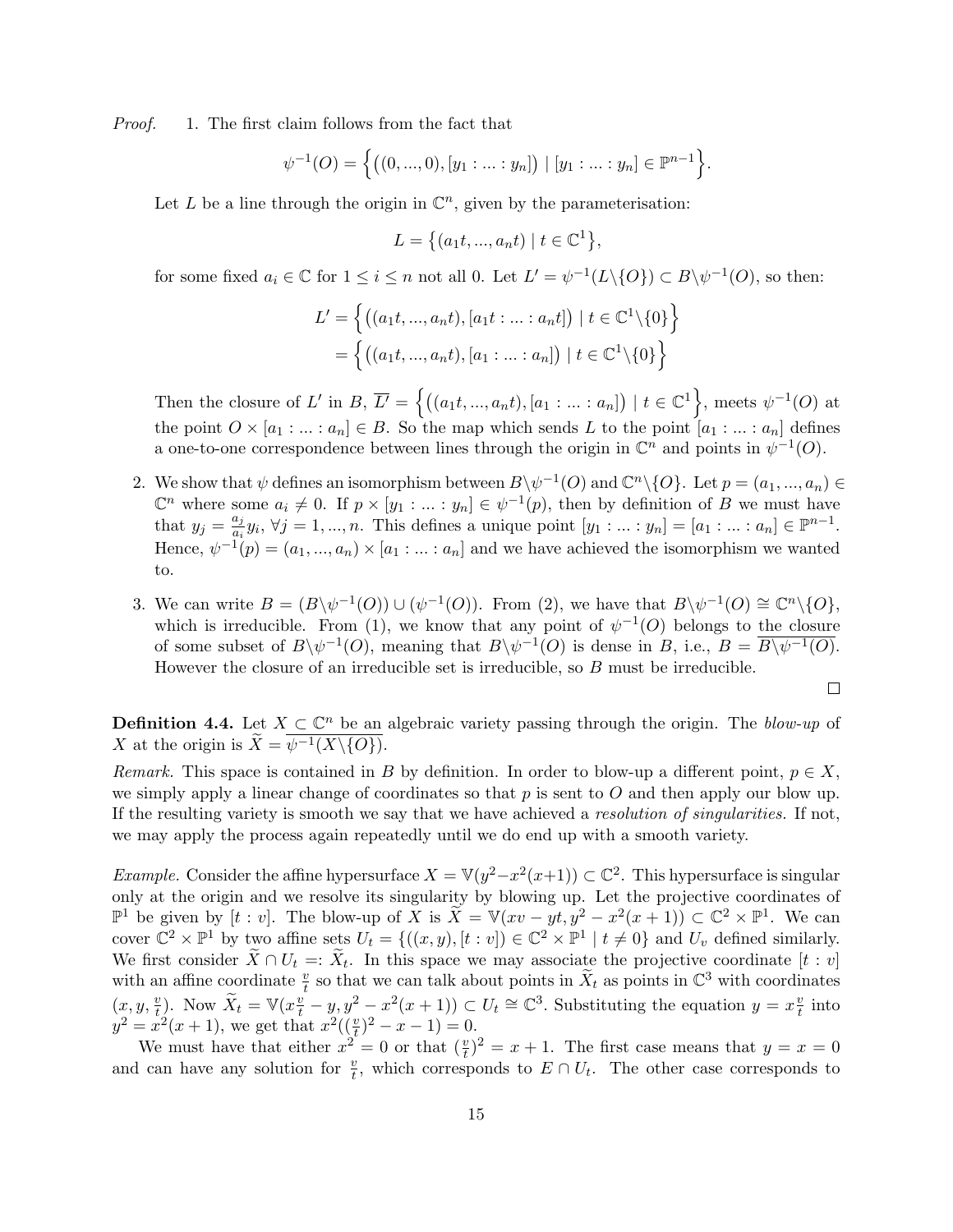

Figure 1: Blow-up of  $\mathbb{V}(y^2 - x^2(x+1))$  at the origin, [\[1\]](#page-31-0)p.29

 $\widetilde{X}_t$  and intersects E when  $(x, y) = (0, 0)$ , leaving the equation  $\frac{v}{t} = \pm 1$ . Hence we have two points  $(x, y, \frac{v}{t}) = (0, 0, \pm 1)$  which correspond to the lines through the origin in which our variety  $\Diamond$  'approaches' its singularity.  $\Diamond$ 

Armed with this powerful technique, we are ready to resolve the singularities of our varieties  $\mathbb{C}^2/G$ , for the cyclic and binary dihedral cases. First we need a brief discussion of notation so that our results are consistent. We will use the coordinates  $((x, y, z), [a : b : c]) \in \mathbb{C}^3 \times \mathbb{P}^2$ . Then

$$
B = \mathbb{V}(xb - ya, xc - za,yc - zb)
$$

and we will write  $\widetilde{X}$  for the blow up at the origin of the variety  $X \subset \mathbb{C}^3$ . We let

$$
U_a = \{ ((x, y, z), [a : b : c]) \in \mathbb{C}^3 \times \mathbb{P}^2 \mid a \neq 0 \}
$$

and define  $U_b, U_c$  similarly. Write  $\widetilde{X}_a = X \cap U_a$  and similarly for  $\widetilde{X}_b$  and  $\widetilde{X}_c$ . We call these sets the affine charts of  $X$  in the respective coordinates  $a, b$  and  $c$ .

**Definition 4.5.** Let X be an affine variety in  $\mathbb{C}^3$  and  $\widetilde{X}$  be its resolution. The resolution graph for X is a graph where each vertex corresponds to an irreducible component of  $\overline{X} \cap E$  and two vertices are joined by an edge if the corresponding irreducible components intersect.

#### <span id="page-15-0"></span>4.2 Resolving singularities for the cyclic group

**Theorem 4.6.** Let  $G = C_n$ , the cyclic group of order n where  $n \geq 2$ . The resolution graph for  $\mathbb{C}^2/G$  is the affine Dynkin diagram  $A_{n-1}$ ,  $\longrightarrow \bullet$ .

This subsection will be a proof of Theorem 4.6 by induction. We split the proof up so that it is more easily digestible.

*Proof of base case n = 2.* The defining equation for  $\mathbb{C}^2/G$  is  $f = xy - z^2$  so the blowup of  $X = \mathbb{C}^2/G$ at the origin is the variety  $\widetilde{X} = \mathbb{V}(xb - ya, xc - za, yc - zb, xy - z^2)$ . We consider first the affine chart in the coordinate a;

$$
\widetilde{X}_a = \mathbb{V}(x_a^b - y, x_a^c - z, y_c - zb, xy - z^2).
$$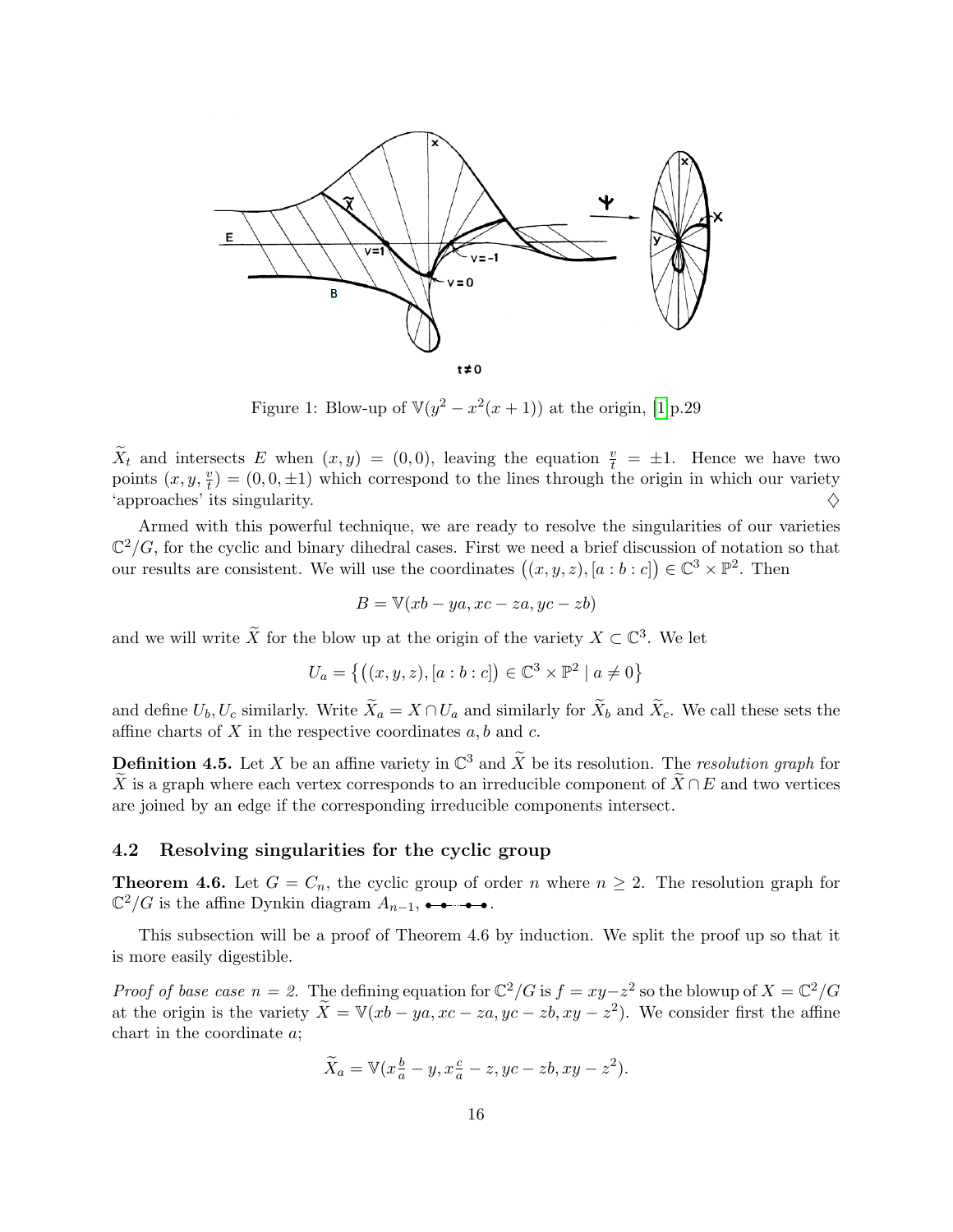Substituting the first two equations into the last one, we end up with the equation:

$$
x^2\left(\frac{b}{a} - \left(\frac{c}{a}\right)^2\right) = 0.
$$

This has two solutions,  $x^2 = 0$  and  $\frac{b}{a} = (\frac{c}{a})^2$ . The first solution forces  $x = y = z = 0$  and so corresponds to  $E \cap U_a$ . Using the second solution, and the first two equations in  $\widetilde{X}_a$ , we can construct an invertible polynomial morphism

$$
(x, y, z, \frac{b}{a}, \frac{c}{a}) = (x, x(\frac{c}{a})^2, x\frac{c}{a}, (\frac{c}{a})^2, \frac{c}{a}) \mapsto (x, \frac{c}{a}) \in \mathbb{C}^2.
$$

Since  $\mathbb{C}^2$  is itself a smooth affine variety, and we have just shown that  $\widetilde{X}_a$  is isomorphic to  $\mathbb{C}^2$ , we must have that  $\widetilde{X}_a$  is smooth, and that it can be represented as a copy of  $\mathbb{C}^2$  with coordinates x and  $\frac{c}{a}$  as shown below:



In this diagram the wavy line corresponds to  $\widetilde{X}_a \cap E$ .

If we consider the affine chart in the coordinate  $b$ , we go through identical calculations with the roles of x and  $\frac{c}{a}$  replaced by y and  $\frac{c}{b}$  respectively. Importantly we get another isomorphism to  $\mathbb{C}^2$ so  $\widetilde{X}_b$  is smooth and can be represented as a copy of  $\mathbb{C}^2$  with coordinates y and  $\frac{c}{b}$ .



The only affine chart left to check is  $\tilde{X}_c$ . We have that:

$$
\widetilde{X}_c = \mathbb{V}(xb - ya, x - z\frac{a}{c}, y - z\frac{b}{c}, xy - z^2).
$$

Substituting the second and third equations into the last gives us the equation:

$$
(z_{\overline{c}}^{\underline{a}})(z_{\overline{c}}^{\underline{b}}) - z^2 = z^2(\frac{a}{c}\frac{b}{c} - 1) = 0.
$$

As before, this equation has two solutions. The first is  $z^2 = 0$ , which forces  $x = y = z = 0$  so that this solution corresponds to  $E \cap U_c$ . The second solution is  $\frac{a}{c}$  $\frac{b}{c} = 1$ . Notice that in this second solution, we have that  $a \neq 0$  and  $b \neq 0$ , so that any solution of this type is actually in  $\widetilde{X}_a \cup \widetilde{X}_b$ . Hence there is no new information gained from looking in this chart.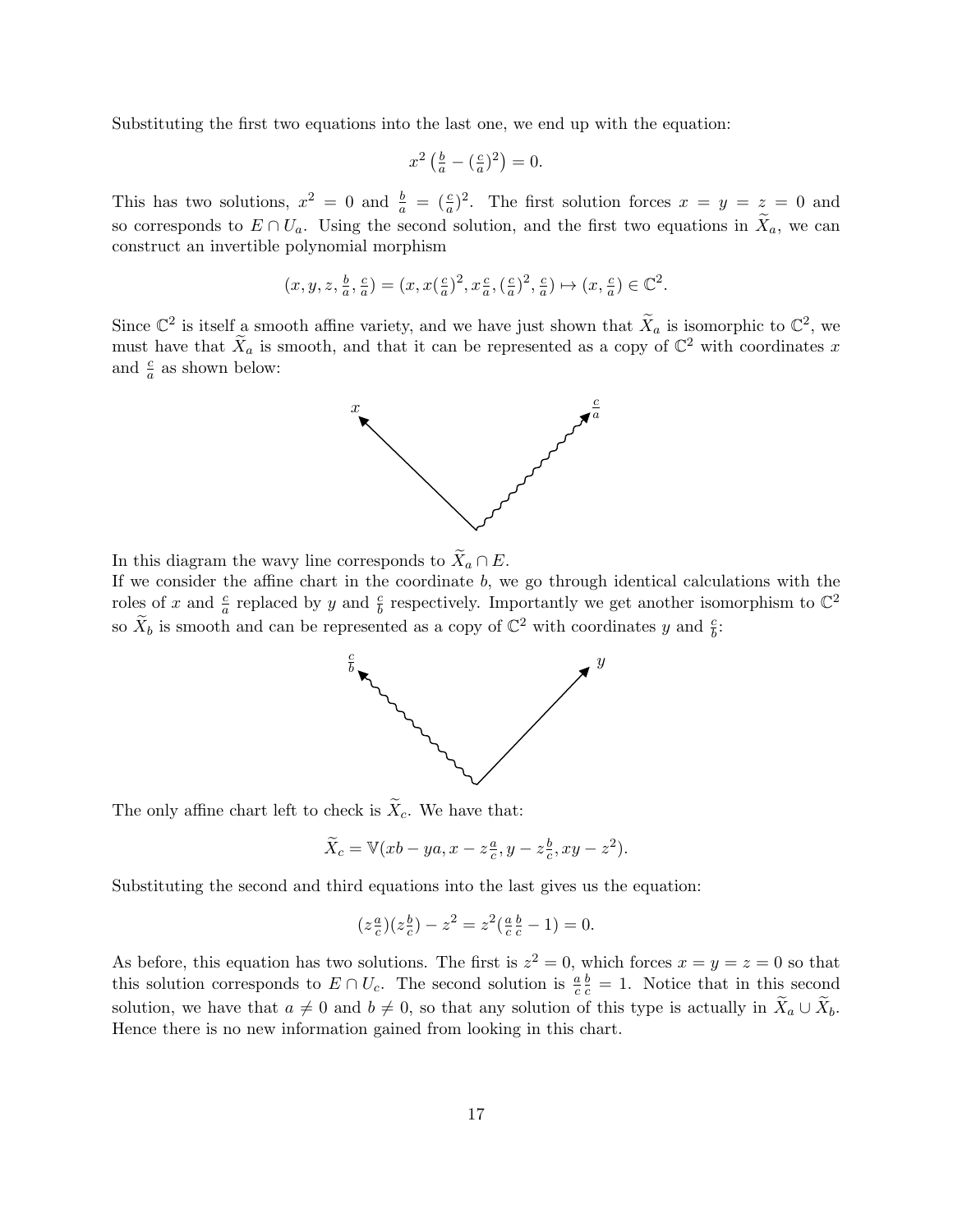Now that we have found that our variety is smooth in its affine charts, it must be smooth globally and we are interested in 'gluing' our charts together to get a picture of the whole variety. *Claim:*  $\widetilde{X}_a \setminus \{\frac{c}{a} = 0\} \cong \widetilde{X}_b \setminus \{\frac{c}{b} = 0\}.$ 

*Proof of claim:* In  $\widetilde{X}_a \setminus \{\frac{c}{a} = 0\}$ , we have

$$
\frac{a}{c} = \left(\frac{c}{a}\right)^{-1} = \frac{c/a}{(c/a)^2} = \frac{c/a}{b/a} = \frac{c}{b}.
$$

Therefore we can define our isomorphism by the morphism

$$
(x, \frac{c}{a}) \mapsto (x(\frac{c}{a})^2, (\frac{c}{a})^{-1}) = (y, \frac{c}{b}),
$$

with inverse morphism

$$
(y,\tfrac{c}{b})\mapsto (y(\tfrac{c}{b})^2, (\tfrac{c}{b})^{-1})=(x,\tfrac{c}{a}).
$$

The point  $(x, y, z, \frac{b}{a}, \frac{c}{a})$  $\frac{a}{a}$  =  $(0,0,0,0,0) \in X_a$  corresponds to the point  $((x,y,z), [a:b:c])$  =  $((0,0,0), [1:0:0]) \in \widetilde{X}$  which is the only point in  $E \cap \widetilde{X}_a \backslash \widetilde{X}_b$ . This is the point at infinity of the projective line corresponding to the  $\frac{a}{c}$  axis of  $\widetilde{X}_b$  in the following picture:



which represents  $\widetilde{X}$ , where the wavy line now corresponds to a projective line inside the exceptional divisor. divisor.

*Proof of base case n = 3.* The defining equation for  $\mathbb{C}^2/G$  is  $f = xy - z^3$  so the blowup of  $\mathbb{C}^2/G$ at the origin is the variety  $\widetilde{X} = \mathbb{V}(xb - ya, xc - za,yc - zb, xy - z^3)$ . Much as in the  $C_2$  case, the affine charts  $\widetilde{X}_a$  and  $\widetilde{X}_b$  are isomorphic to  $\mathbb{C}^2$ , with the same coordinates as before. The interesting chart this time, is  $X_c$ .

First, we divide throughout by c to get that  $\widetilde{X}_c = \mathbb{V}(xb - ya, x - z\frac{a}{c})$  $\frac{a}{c}$ , y – z $\frac{b}{c}$  $\frac{b}{c}$ ,  $xy - z^3$ ). Substituting the second and third equations into the last one we get

$$
(z\frac{a}{c})(z\frac{b}{c}) - z^3 = z^2(\frac{a}{c}\frac{b}{c} - z) = 0.
$$

This equation has solutions  $z^2 = 0$  and  $\frac{a}{c}$  $\frac{b}{c} = z$ . The first solution forces  $x = y = z = 0$  and so corresponds to  $U_c \cap E$ . The second solution corresponds to  $X_c$ . Notice that if either  $a \neq 0$  or  $b \neq 0$ then the point  $((x, y, z), [a : b : c]) \in X_a \cup X_b$ . Hence the only point of  $X_c$  which lies outside of the affine charts we have already considered is the point  $p = (0,0,0), [0:0:1]$ . Notice that in our affine charts  $\tilde{X}_a, \tilde{X}_b$ , the axis which corresponds to the intersection with the exceptional divisor meets this point in the projective plane as the point at infinity. Hence we get the following picture for  $X$ :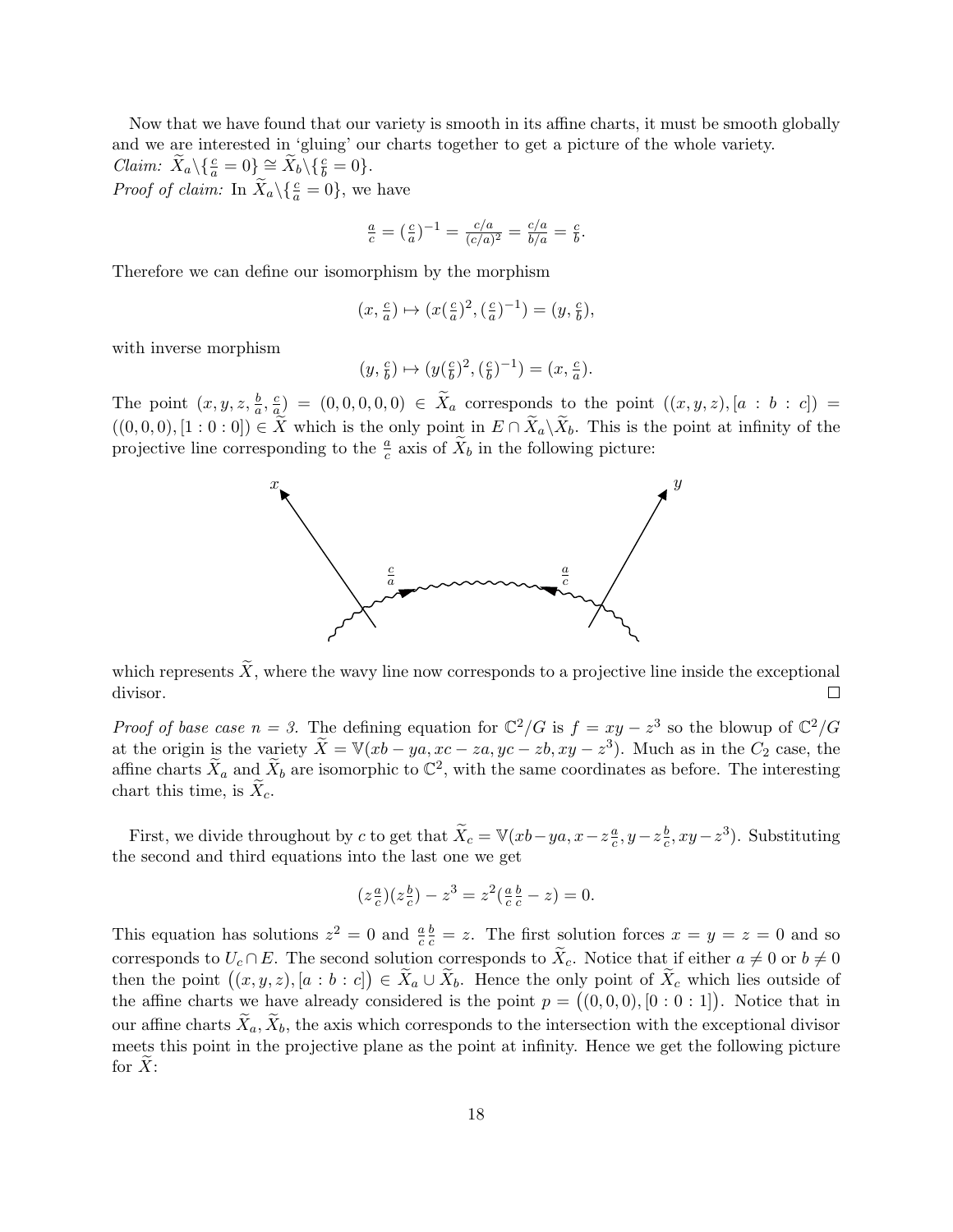

where again the wavy lines correspond to the intersection with the exceptional divisor. Notice that this time we have two projective lines and that they intersect, so our resolution graph is  $\rightarrow$ .  $\Box$ 

Proof of Theorem 4.6. Now we have our two base cases, we are ready to make our inductive step. Assume that the resolution graph of  $\mathbb{C}^2/G$  is the Dynkin diagram  $A_{n-1}$  for  $G = C_n, n \leq N$ . We now look at  $\mathbb{C}^2/G$  for  $G = C_{N+1}$ . The defining equation for this hypersurface is  $f = xy - z^{N+1}$  so the blowup of  $\mathbb{C}^2/G$  at the origin is the variety  $\widetilde{X} = \mathbb{V}(xb - ya, xc - za, yc - zb, xy - z^{N+1}).$ In the chart  $\bar{X}_a$ , substituting the first two equations into the last one we obtain the equation:

$$
x(x\frac{b}{a}) - (x\frac{c}{a})^{N+1} = x^2(\frac{b}{a} - x^{N-1}(\frac{c}{a})^{N+1}) = 0.
$$

The first solution to this equation,  $x^2 = 0$ , corresponds to  $U_a \cap E$ . The second solution is  $\frac{b}{a} =$  $x^{N-1}(\frac{c}{a})$  $\frac{c}{a}$ ,  $N+1$ . Using this solution, we can construct a polynomial isomorphism from  $\widetilde{X}_a$  to  $\mathbb{C}^2$ .

$$
(x,y,z,\tfrac{b}{a},\tfrac{c}{a})=(x,x^N(\tfrac{c}{a})^{N+1},x\tfrac{c}{a},x^{N-1}(\tfrac{c}{a})^{N+1},\tfrac{c}{a})\mapsto (x,\tfrac{c}{a})\in\mathbb{C}^2.
$$

This isomorphism implies that  $\widetilde{X}_a \cong \mathbb{C}^2$  is smooth with coordinates x and  $\frac{c}{a}$ . We can use a similar argument for the affine chart  $\widetilde{X}_b$  to get that  $\widetilde{X}_b \cong \mathbb{C}^2$ , with coordinates y and  $\frac{c}{b}$ .

Now for the affine chart  $\tilde{X}_c$ . Here we substitute the second and third equations into the last one to get the equation:

$$
(z\frac{a}{c})(z\frac{b}{c}) - z^{N+1} = z^2(\frac{a}{c}\frac{b}{c} - z^{N-1}) = 0.
$$

The first solution to this equation,  $z^2 = 0$ , corresponds to  $U_c \cap E$ . The second solution is  $\frac{a}{c}$  $rac{b}{c} - z^{N-1} =$ 0. The set of solutions to this equation is  $\mathbb{V}(xy - z^{N-1})$ , which is a singular variety in  $\mathbb{C}^3$ , it is in fact  $\mathbb{C}^2/G$  for  $G = C_{N-1}$ . Since this affine chart is singular, and in fact has a singularity at the origin, we blow-up again in order to resolve this singularity. However, since we know that the defining equation of this variety is the same for the defining equation of  $\mathbb{C}^2/C_{N-1}$ , we know by induction that the resolution graph of this repeated blow-up will be the resolution graph of  $\mathbb{C}^2/C_{N-1}$ . Since in our first blow-up we had two projective lines which met at our singular point, we end up with a resolution graph of  $\bullet \bullet \bullet \bullet \bullet$ , the Dynkin diagram of type  $A_N$ .  $\Box$ 

#### <span id="page-18-0"></span>4.3 Resolving singularities for  $BD_8$

In the interest of time, the only other case that we will work through will be the most basic interesting case of the binary dihedral group.

**Proposition 4.7.** Let  $G = \mathcal{B}D_8$ . Then the resolution graph for  $\mathbb{C}^2/G$  is the affine Dynkin diagram  $D_4$  .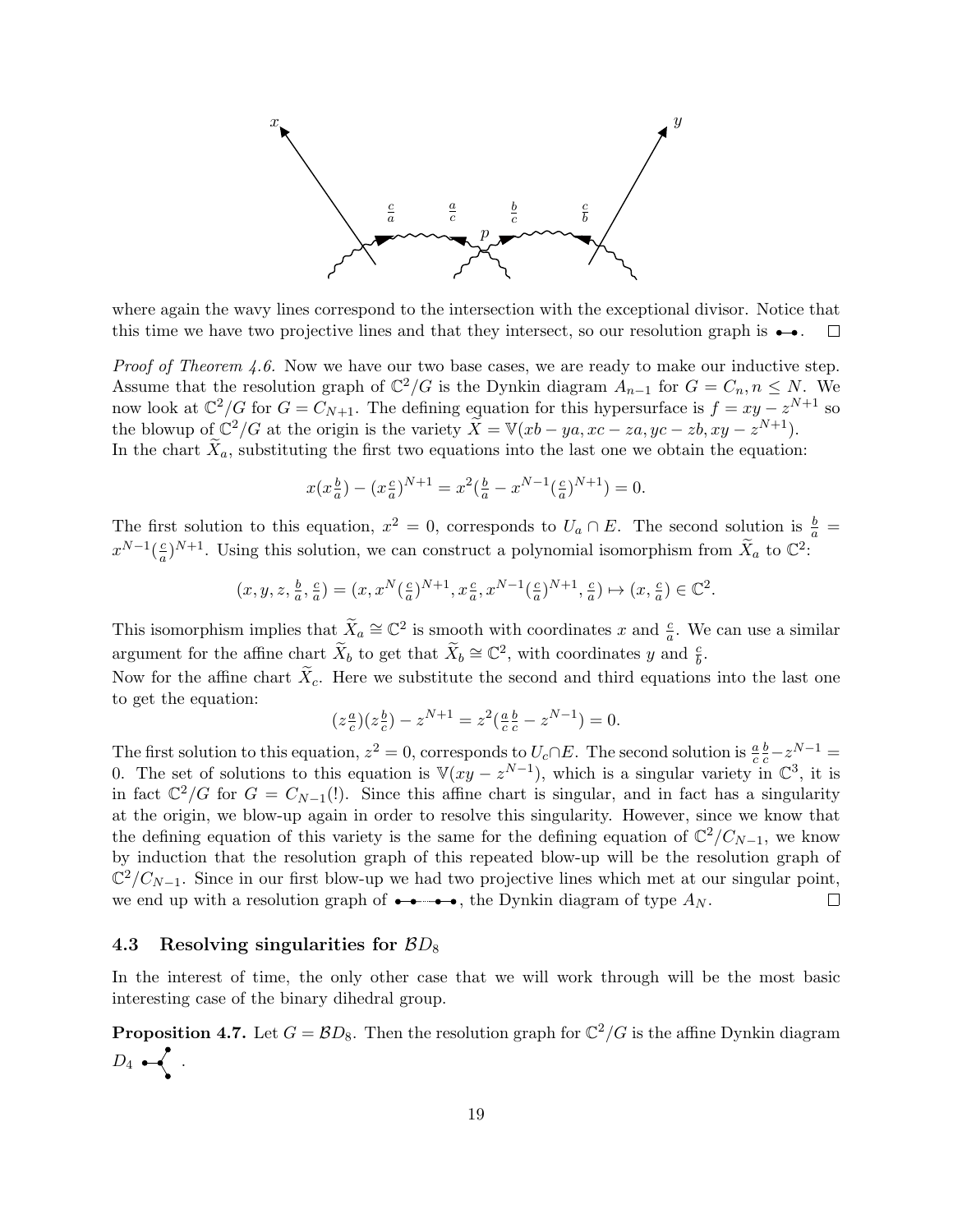*Proof.* In this case the defining equation is  $f = x^3 + xy^2 + z^2$  so our blow up is given by:

$$
\widetilde{X} = \mathbb{V}(xb - ya, xc - za,yc - zb, x^3 + xy^2 + z^2).
$$

As before, we check each affine chart in turn. In  $X_a$ , substituting the first two equations into the last one yields the equation:

$$
x^{3} + x(x_{a}^{b})^{2} + (x_{a}^{c})^{2} = x^{2} \Big( x(1 + (\frac{b}{a})^{2}) + (\frac{c}{a})^{2} \Big) = 0.
$$

The first solution to this equation,  $x^2 = 0$ , again corresponds to  $U_a \cap E$ . We solve the system of equations:

$$
f(x, \frac{b}{a}, \frac{c}{a}) = x(1 + (\frac{b}{a})^2) + (\frac{c}{a})^2 = 0,
$$
\n(1)

$$
\frac{\partial f}{\partial x} = 1 + \left(\frac{b}{a}\right)^2 = 0,\tag{2}
$$

$$
\frac{\partial f}{\partial \frac{b}{a}} = 2x \frac{b}{a} = 0,\tag{3}
$$

$$
\frac{\partial f}{\partial \frac{c}{a}} = 2\frac{a}{c} = 0. \tag{4}
$$

Equation (4) tells us that  $\frac{a}{c} = 0$ , and equation (3) tells us that either  $x = 0$  or  $\frac{b}{a} = 0$ . However, for this to be consistent with equation (2), we must have  $x = 0$ , because  $(\frac{b}{a})^2 = -1$ . We find that the solutions  $(x, \frac{b}{a}, \frac{c}{a})$  $\frac{c}{a}$ ) = (0,  $\pm i$ , 0) also satisfy equation (1), and so  $\mathbb{V}(f)$  has two singularities, one at each of these points. This means that we will need to blow up this chart again.

Let us now look at  $X_b$ . In this chart, substituting the first and third equations into the last, we end up with the equation:

$$
(y\frac{a}{b})^3 + (y\frac{a}{b})y^2 + (y\frac{c}{b})^2 = y^2\left(y((\frac{a}{b})^3 + \frac{a}{b}) + (\frac{c}{b})^2\right) = 0.
$$

The irreducible component  $y^2 = 0$  corresponds to  $U_b \cap E$ . We check now for singularities in the other irreducible part. The system of equations:

$$
g(y, \frac{a}{b}, \frac{c}{b}) = y(\frac{a}{b})^3 + y\frac{a}{b} + (\frac{c}{b})^2 = 0
$$
\n(5)

$$
\frac{\partial g}{\partial y} = \left(\frac{a}{b}\right)^3 + \frac{a}{b} = 0\tag{6}
$$

$$
\frac{\partial g}{\partial \frac{a}{b}} = 3y(\frac{a}{b})^2 + y = 0\tag{7}
$$

$$
\frac{\partial g}{\partial \frac{c}{b}} = 2\frac{c}{b} = 0\tag{8}
$$

has solutions at 3 points, with coordinates  $y = \frac{c}{b} = 0$ ,  $(\frac{a}{b})^3 + \frac{a}{b} = 0$ . Hence  $\frac{a}{b} \in \{0, \pm i\}$ , but these second two solutions belong to  $\tilde{X}_a$  as well. They are in fact the solutions we already found, so we have only found three singularities of  $X$ , the ones to be found in  $X_b$ .

Lastly, we look at  $\bar{X}_c$ . In this chart, substituting the second and third equations into the last one, leaves us with the equation:

$$
(z\frac{a}{c})^3 + (z\frac{a}{c})(z\frac{b}{c})^2 + z^2 = z^2(z(\frac{a}{c})^3 + \frac{a}{c}(\frac{b}{c})^2 + 1) = 0.
$$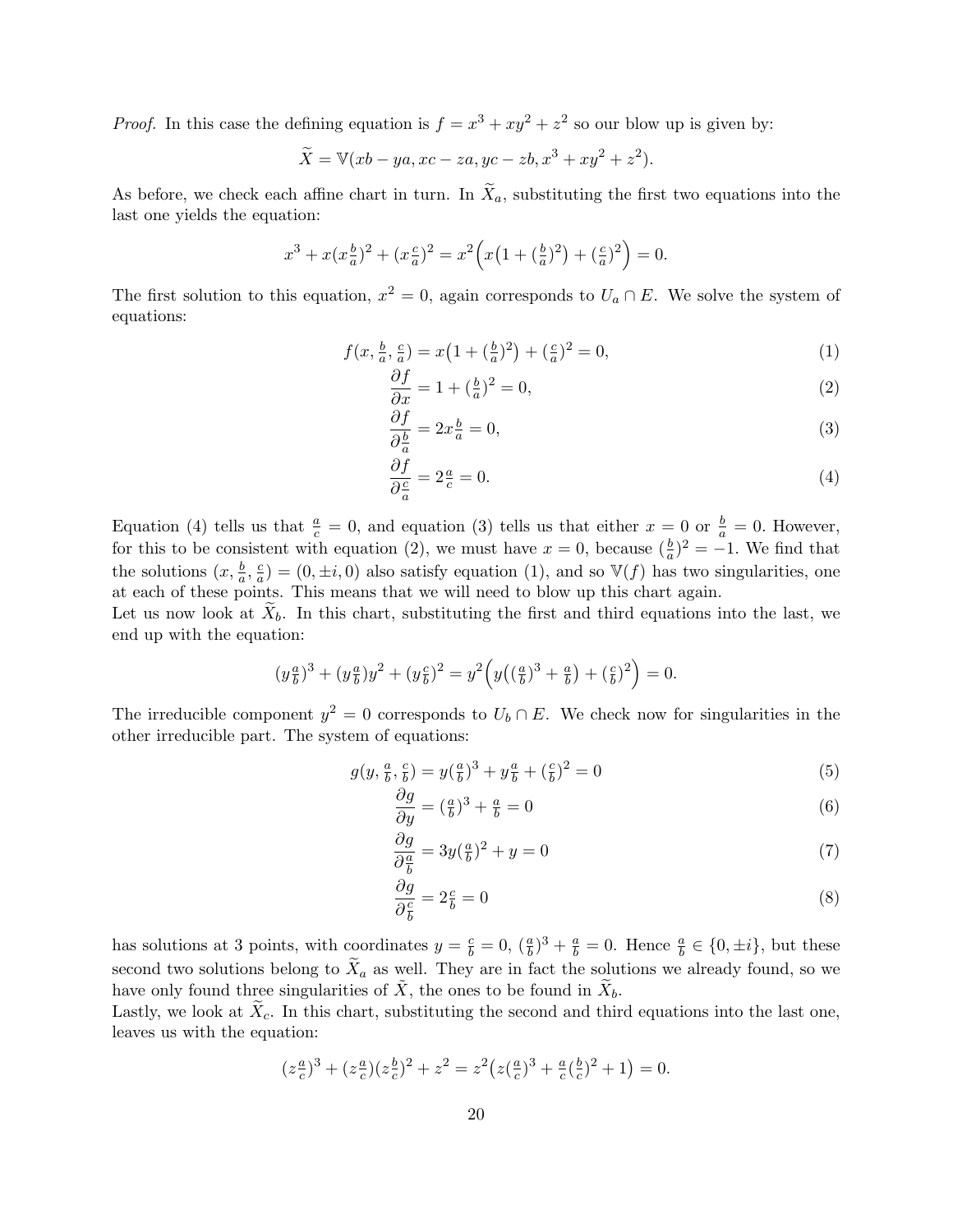As before, the first irreducible component of this equation corresponds to  $U_c \cap E$ . We check for singularities in the second irreducible part. The system of equations:

$$
h(z, \frac{a}{c}, \frac{b}{c}) = z(\frac{a}{c})^3 + \frac{a}{c}(\frac{b}{c})^2 + 1 = 0
$$
\n(9)

$$
\frac{\partial h}{\partial z} = \left(\frac{a}{c}\right)^3 = 0\tag{10}
$$

$$
\frac{\partial h}{\partial \frac{a}{c}} = 3z(\frac{a}{c})^2 + (\frac{b}{c})^2 = 0\tag{11}
$$

$$
\frac{\partial h}{\partial \frac{b}{c}} = 2\frac{a}{c}\frac{b}{c} = 0\tag{12}
$$

has no solutions. Hence this affine chart is smooth.

So our blow-up is singular and we need to reiterate the process in order to resolve our singularities. We make that appeal that under the change of coordinates  $y \mapsto y$ ,  $(\frac{a}{b})$  $\frac{a}{b}$ )<sup>3</sup>+ $\frac{a}{b}$  $\frac{a}{b} \mapsto x, \frac{c}{b} \mapsto iz$ , our defining equation for the singular part of  $\tilde{X}_b$  is  $xy - z^2$ , which is in fact the defining equation for our  $A_1$ hypersurface. Thus, making a linear change of coordinates in order to position our singularities at the origin if required, we end up with the exceptional divisor of our new blow-up containing only a projective line. Note that all of these singularities lie on a projective line, so our resolution graph will contain a node connected to three others, where the other nodes will come from our second blow-ups. Hence the resolution graph of this blow-up is  $\bullet \left\{ \right.$ .  $\Box$ 

A similar process can be used to find that the resolution graph for the binary dihedral group of order 4n is the Dynkin diagram of type  $D_{n+2}$  and that the resolution graphs for the binary tetrahedral, octohedral and icosohedral groups are the Dynkin diagrams of type  $E_{6,7,8}$  respectively.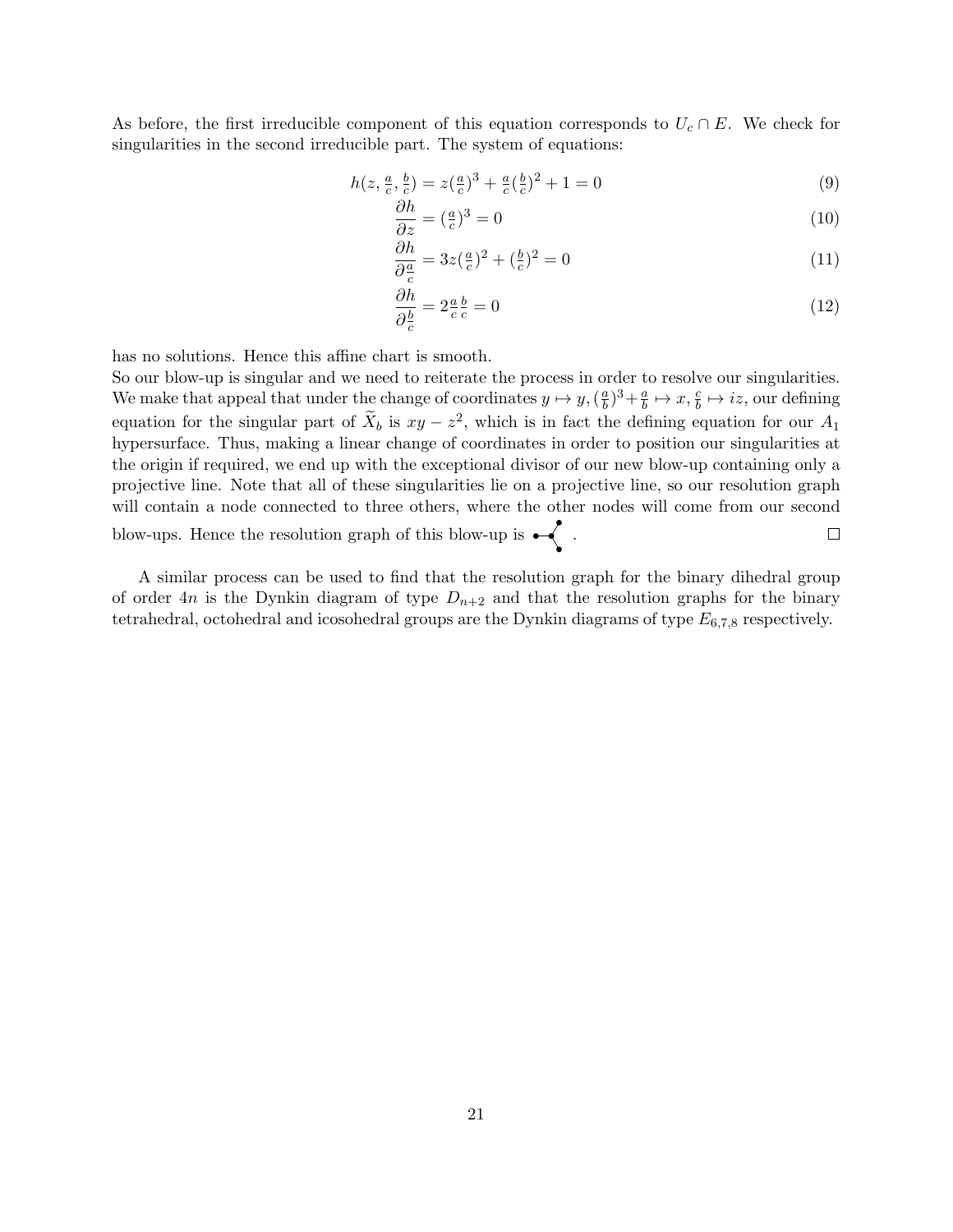### <span id="page-21-0"></span>5 McKay Graphs

Now that we have established the correspondence in one direction, we wish to establish it in the reverse direction. That is, can we construct the Dynkin diagrams directly from the groups and then reconstruct the singularities from the diagrams? We make use throughout this section of the content of the module MA40054 Representation Theory of Finite Groups.

#### <span id="page-21-1"></span>5.1 Constructing the McKay Graph

**Definition 5.1.** The direct sum of vector spaces  $V_1, ..., V_n$ , written  $V_1 \oplus ... \oplus V_n$  or  $\bigoplus_{i=1}^n V_i$  is the vector space of n-tuples  $(v_1, ..., v_n)$  where  $v_i \in V_i$  and addition and scalar multiplication are defined component-wise. If  $V_1, ..., V_n$  are G-modules, we make  $\bigoplus_{i=1}^n V_i$  a G-module via the linear action:

$$
g \cdot (v_1, ..., v_n) = (g \cdot v_1, ..., g \cdot v_n) \quad \forall g \in G, (v_1, ..., v_n) \in \bigoplus_{i=1}^n V_i.
$$

If  $\rho_i$  is the representation for the G-module  $V_i$ , we also write  $\bigoplus_{i=1}^n \rho_i$  to mean the representation for the *G*-module  $\bigoplus_{i=1}^{n} V_i$ .

**Theorem 5.2** (Maschke's Theorem). Let G be a finite group and V a reducible G-module. Then there exist irreducible submodules  $U_1, ..., U_k$  of V such that

$$
V = \bigoplus_{n=1}^{k} U_n
$$

**Definition 5.3.** Let V, W be G-modules, with vector space bases  $v_1, ..., v_n$  and  $w_1, ..., w_m$  over  $\mathbb{C}$ respectively. The tensor product  $V \otimes W$  of V and W is the G-module with vector space basis  $\{v_i \otimes w_j \mid i = 1, ..., n; j = 1, ..., m\}$  and with linear G-action defined by:

$$
g \cdot (v_i \otimes w_j) = (g \cdot v_i) \otimes (g \cdot w_j), \quad \forall g \in G.
$$

If  $\rho_V, \rho_W$  are representations for V, W respectively, we write  $\rho_V \otimes \rho_W$  for the representation of  $V \otimes W$ .

Since the groups we are interested in are finite subgroups of  $SL(2,\mathbb{C})$ , the natural linear action of each group makes  $\mathbb{C}^2$  into a 2-dimensional G-module, henceforth denoted by V. Then for the irreducible G-module of G, given by  $V_0, \ldots V_k$  we want to calculate:

$$
V \otimes V_i = \bigoplus_{j=0}^k V_j^{\oplus a_{ij}}
$$

which is possible by Maschke's Theorem. Once we have calculated the  $a_{ij}$ , we construct a graph by introducing a vertex for each irreducible representation, and adding an edge from the vertex representing  $V_i$  to the vertex representing  $V_j$  if  $a_{ij} = a_{ji}$ .

**Definition 5.4.** The graph as constructed above is called the  $McKay$  graph of the group  $G$ .

For  $k \in \{0, ..., n-1\}$  we henceforth write  $\rho_k : C_n \to GL(V)$  to denote the representation such that  $\rho(\alpha)(v) = e^{\frac{2\pi i k}{n}}v$ , as in the construction in Proposition A.4.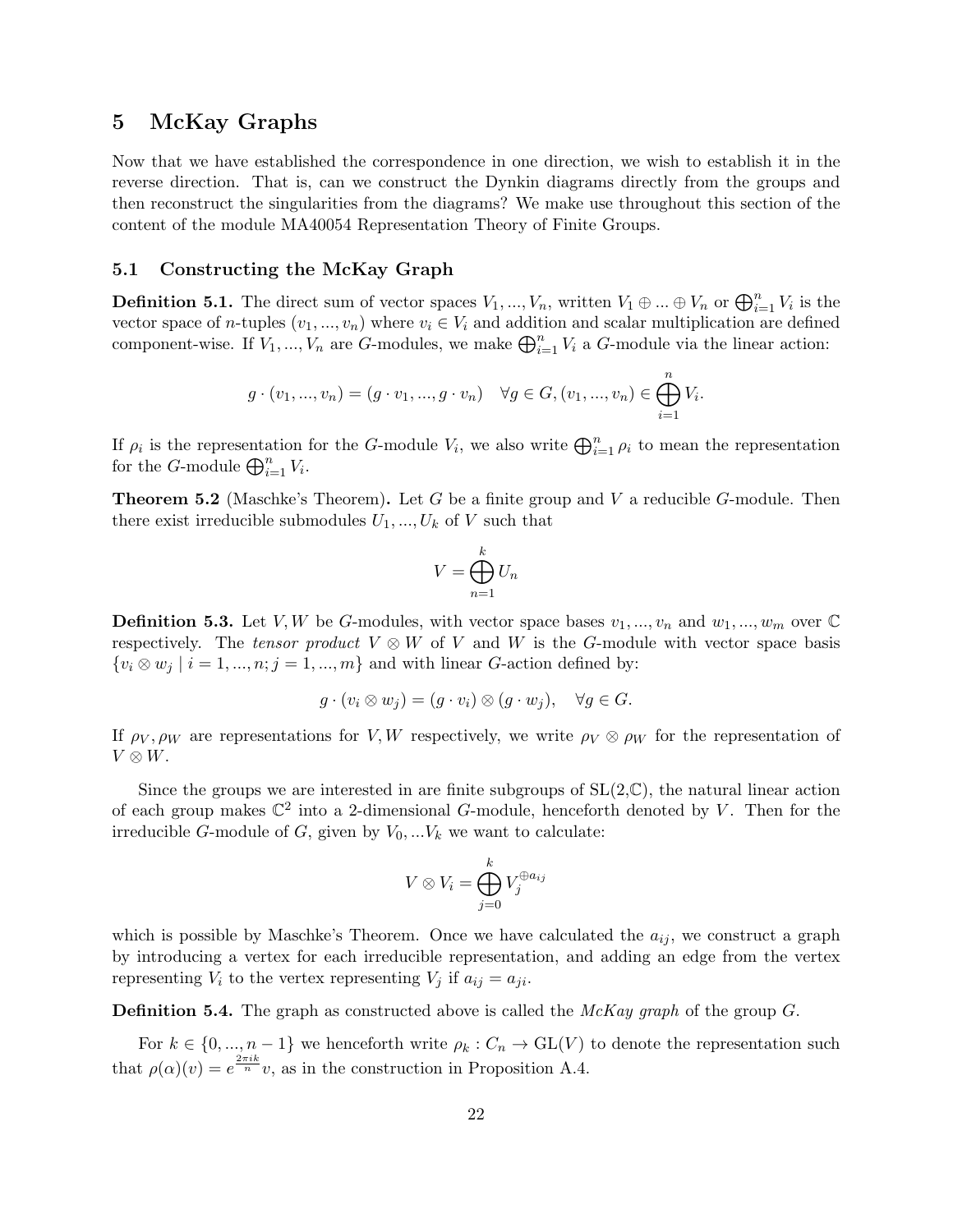**Proposition 5.5.** Let  $G = C_n$ . Then for  $k \in \{0, ..., n-1\}$ , we have that:

$$
V \otimes V_k = V_{k-1} \oplus V_{k+1} \mod n-1.
$$

In particular, the McKay graph for  $C_n$  is the extended Dynkin diagram of type  $\tilde{A}_{n-1}$ ,  $\longleftrightarrow$ . Here the white vertex corresponds to the trivial representation and is always present so there are n nodes in total.

*Proof.* We can write V as  $\mathbb{C}^2$  with standard basis elements  $e_1, e_2$  and the action

$$
\alpha \cdot e_1 = \omega e_1
$$

$$
\alpha \cdot e_2 = \omega^{-1} e_2
$$

where  $\omega = e^{\frac{2\pi i}{n}}$ . Then  $V_k$  is the 1-dimensional G-module with vector space basis  $v_k$  and linear action of G defined by  $\alpha \cdot v_k = \omega^k v_k$ . Thus  $V \otimes V_k$  is a G-module with vector space basis  $\{e_1 \otimes v_k, e_2 \otimes v_k\}$ and linear G-action defined by:

$$
\alpha \cdot (e_1 \otimes v_k) = \omega^{k+1} (e_1 \otimes v_k)
$$
  

$$
\alpha \cdot (e_2 \otimes v_k) = \omega^{k-1} (e_2 \otimes v_k).
$$

The G-module  $V_{k+1} \oplus V_{k-1}$  has vector space basis  $\{(v_{k+1}, 0), (0, v_{k-1})\}$  and linear G-action given by

$$
\alpha \cdot (v_{k+1}, 0) = \omega^{k+1}(v_{k+1}, 0)
$$
  

$$
\alpha \cdot (0, v_{k-1}) = \omega^{k-1}(0, v_{k-1}).
$$

Hence we see that we have the stated decomposition.

#### <span id="page-22-0"></span>5.2 Characters

For our discussion of the binary dihedral group, we will employ the more sophisticated theory of characters in order to streamline calculations.

**Definition 5.6.** Let G be a finite group and  $\rho: G \to GL(V)$  a representation of G over C. The *character* of  $\rho$  is the function:

$$
\chi_{\rho}: G \to \mathbb{C}, \quad g \mapsto \text{tr}(\rho(g)).
$$

where  $tr(\rho(g))$  is the trace of the linear map  $\rho(g)$ . This is the trace of the matrix representing  $\rho(g)$ with respect to a basis of  $V$ .

Remark. The definition of character demands a choice of basis for  $V$ , but since the trace is invariant under a change of basis, so is the character and it is therefore well defined.

Definition 5.7. Define an inner product of characters by

$$
\langle \chi_1, \chi_2 \rangle = \frac{1}{|G|} \sum_{g \in G} \chi_1(g) \chi_2(g^{-1}).
$$

This is indeed an inner product.

 $\Box$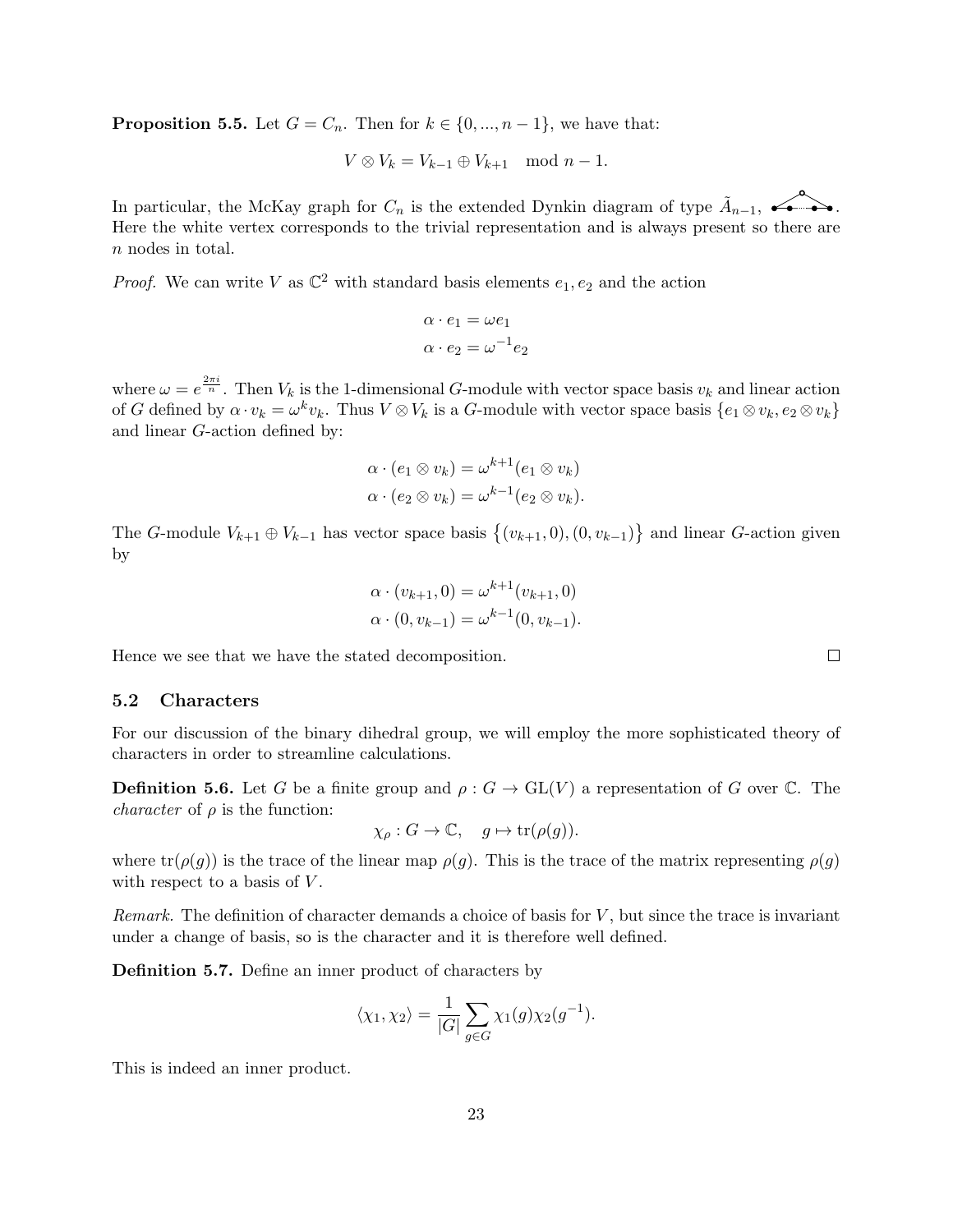We recall the following two results from MA40054;

**Lemma 5.8.** A representation  $\rho$  with character  $\chi_{\rho}$  is irreducible iff  $\langle \chi_{\rho}, \chi_{\rho} \rangle = 1$ .

**Proposition 5.9.** Let  $V_1, ..., V_k$  be a complete list of irreducible G-modules, that is, they are pairwise non-isomorphic and any irreducible G-module is isomorphic to some  $V_i$ . Let  $d_i = \dim(V_i)$ . Then

$$
|G| = \sum_{i=1}^k d_i^2
$$

**Proposition 5.10.** There are precisely 4 one dimensional and  $(n-1)$  two dimensional irreducible representations of  $BD_{4n}$ .

We have the following candidate irreducible representations:

1. Degree 1:

\n- \n
$$
\rho_0: BD_{4n} \to \text{GL}(V); \rho_0(\alpha) = \text{Id}, \rho_0(\beta) = \text{Id}
$$
\n
\n- \n
$$
\rho_{+-}: BD_{4n} \to \text{GL}(V); \rho_{+-}(\alpha) = \text{Id}, \rho_{+-}(\beta) = -\text{Id}
$$
\n
\n- \n
$$
\rho_{-+}: BD_{4n} \to \text{GL}(V); \rho_{-+}(\alpha) = -\text{Id}, \rho_{-+}(\beta) = \begin{cases} \text{Id} & n \text{ even} \\ \text{id} & n \text{ odd} \end{cases}
$$
\n
\n- \n
$$
\rho_{--}: BD_{4n} \to \text{GL}(V); \rho_{--}(\alpha) = -\text{Id}, \rho_{--}(\beta) = \begin{cases} -\text{Id} & n \text{ even} \\ -\text{id} & n \text{ odd} \end{cases}
$$
\n
\n

2. Degree 2: For  $k \in \{1, ..., n-1\}$ ,

• 
$$
\rho_k : BD_{4n} \to GL(V); \rho_k(\alpha)(v) = \omega^k v, \rho_k(\alpha)(\beta \cdot v) = \omega^{-k} v
$$

where 
$$
\omega = e^{\frac{i\pi}{n}}
$$
.

Proof. For an explicit construction of these representations, see Theorem A.5. With the above candidate representations in hand, we simply check that the inner product of their characters is 1 and that the sum of squares of their dimensions is  $4n$ . The maps defined are indeed representations and they have the character table

| $BD_{4n}$                   | $\alpha$                     | $0 \leq j < 2n \mid \alpha^{j}\beta \quad 0 \leq j < 2n$ |
|-----------------------------|------------------------------|----------------------------------------------------------|
| $\rho_0$                    |                              |                                                          |
| $\mu_{+-}$                  |                              |                                                          |
| $\rho_{-+}$                 | $(-1)^{j}$                   | $(-1)^{j}(m)$                                            |
|                             | $(-1)^{j}$                   | $(-1)^{j}(-m)$                                           |
| $\rho_k, 1 \leq k \leq n-1$ | $\omega^{kj} + \omega^{-kj}$ |                                                          |

where  $m = 1$  if n is even and  $m = i$  if n is odd. There are 4 representations of dimension 1 and  $n-1$  representations of dimension two so we have the sum  $4 \cdot 1 + (n-1) \cdot 4 = 4n$  which is the order of the group. We also have that one-dimensional representations are irreducible, so all we have to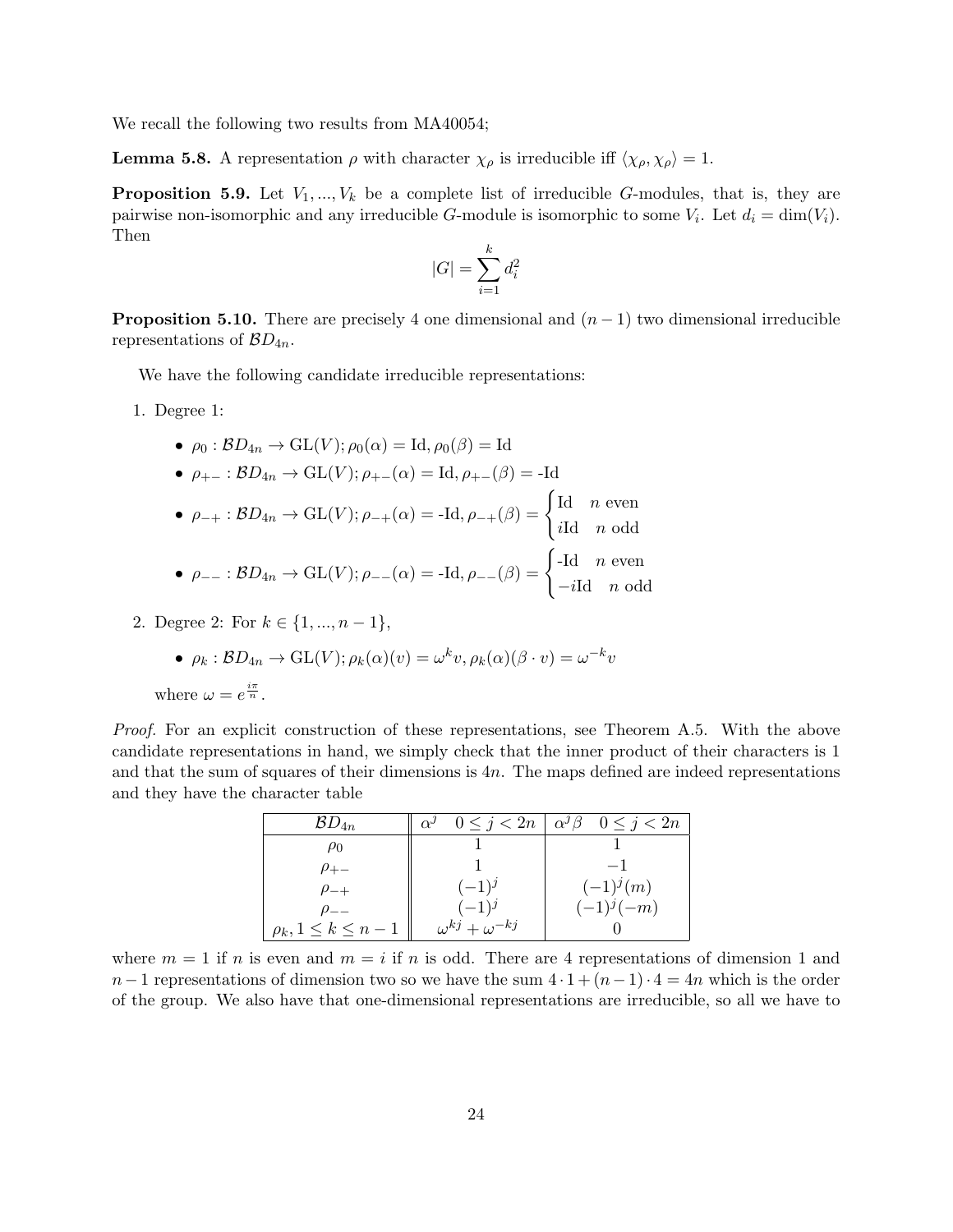check is that the two-dimensional representations have the correct inner products. Let  $\chi_k$  be the character for the representation  $\rho_k$ ,  $1 \leq k \leq n-1$ . We compute

$$
\langle \chi_k, \chi_k \rangle = \frac{1}{4n} \sum_{j=1}^{2n} \left( \chi_k(\alpha^j) \chi_k(\alpha^{-j}) + \chi_k(\alpha^j \beta) \chi_k(\alpha^{j+n} \beta) \right)
$$
  

$$
= \frac{1}{4n} \sum_{j=1}^{2n} \left( (\omega^{kj} + \omega^{-kj}) (\omega^{-kj} + \omega^{kj}) \right)
$$
  

$$
= \frac{1}{4n} \sum_{j=1}^{2n} (\omega^{2kj} + \omega^{-2kj} + 2)
$$
  

$$
= 1
$$

by the property that the sum of all powers of roots of unity is 0. Hence we have shown that we have a complete list of irreducible *G*-modules for the binary dihedral group.  $\Box$ 

We can determine the characters of direct sums and tensor products of representations using the following lemma:

**Lemma 5.11.** Let  $\rho_1, \rho_2$  be representations of G a finite group. Then for any  $g \in G$ ;

$$
\chi_{\rho_1 \oplus \rho_2}(g) = \chi_{\rho_1}(g) + \chi_{\rho_2}(g)
$$
  

$$
\chi_{\rho_1 \otimes \rho_2}(g) = \chi_{\rho_1}(g) \chi_{\rho_2}(g).
$$

Thus, when we have the character table for a certain group, it is possible to compute the decomposition into irreducibles for an arbitrary finite dimensional representation, and also to calculate the character for a tensor product of representations.

**Proposition 5.12.** Let  $G = \mathcal{B}D_{4n}$ . Then the McKay graph of G is the extended Dynkin diagram of type  $\tilde{D}_{n+2}$ ,  $\rightarrow$   $\rightarrow$  where the white vertex corresponds to the trivial representation.

*Proof.* We first compute the characters of  $V$ , the  $G$ -module with linear  $G$ -action given by the natural action of  $B\mathcal{D}_{4n}$  on  $\mathbb{C}^2$ . This action has matrix representation give by:

$$
\rho: BD_{4n} \to GL(2,\mathbb{C}), \rho(\alpha) = \left(\begin{smallmatrix} \omega & 0 \\ 0 & \omega^{-1} \end{smallmatrix}\right), \rho(\beta) = \left(\begin{smallmatrix} 0 & -i \\ -i & 0 \end{smallmatrix}\right), \omega = e^{\frac{\pi i}{n}}.
$$

Then we have the character table:

| $\mathcal{B}D_{4n}$         |                              | $\alpha^j \quad 0 \leq j < 2n \mid \alpha^j \beta \quad 0 \leq j < 2n$ |
|-----------------------------|------------------------------|------------------------------------------------------------------------|
|                             | $\omega^j + \omega^{-j}$     |                                                                        |
| $\rho_0$                    |                              |                                                                        |
| $\rho_{+-}$                 |                              |                                                                        |
| $\rho_{-+}$                 | $(-1)^{j}$                   | $(-1)^{j}(m)$                                                          |
|                             | $(-1)^{j}$                   | $(-1)^{j}(-m)$                                                         |
| $\rho_k, 1 \leq k \leq n-1$ | $\omega^{kj} + \omega^{-kj}$ |                                                                        |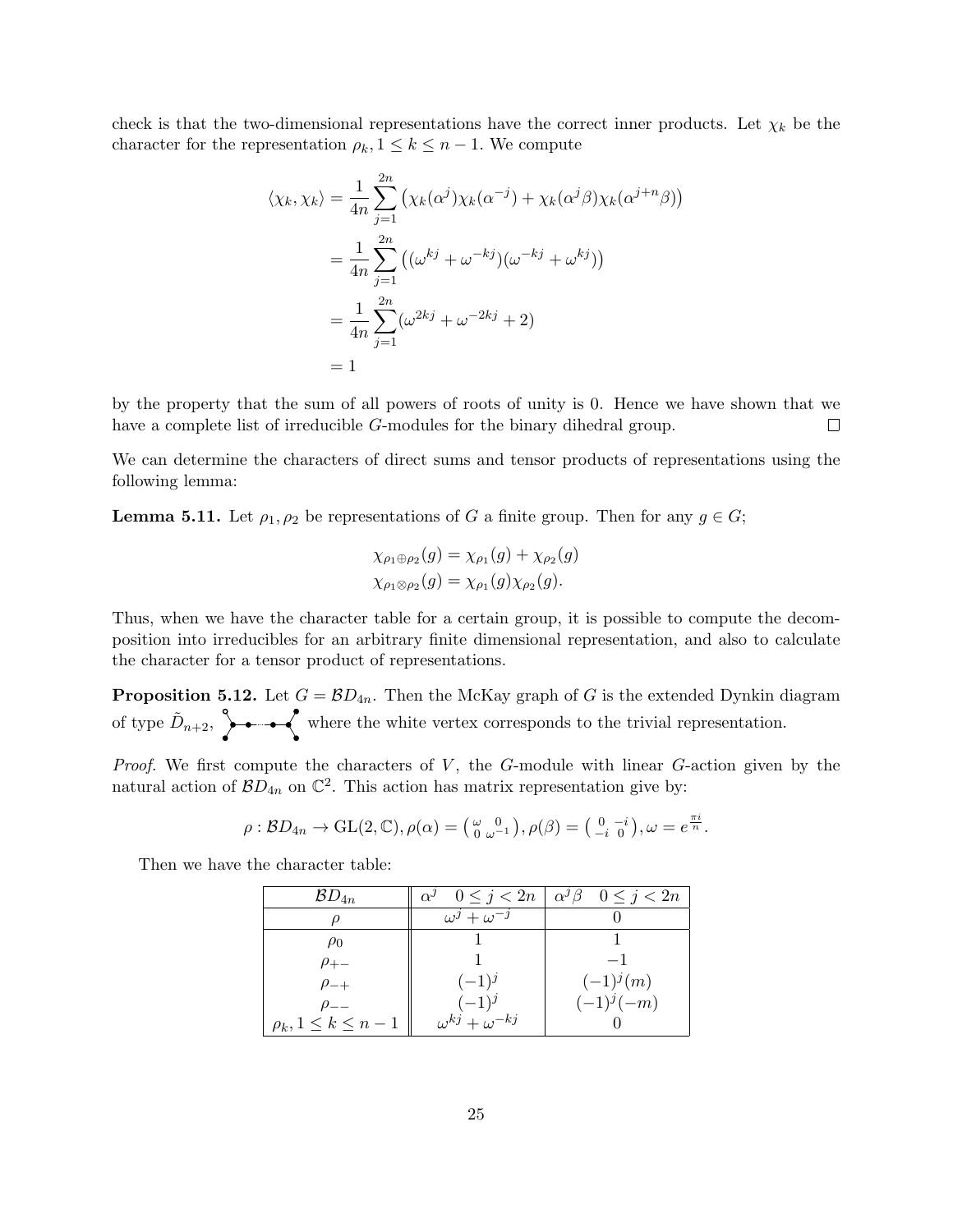where  $m = 1$  if n is even and  $m = i$  if n is odd. This table is sufficient as any  $g \in BD_{4n}$  can be uniquely written in the form  $g = \alpha^{j} \beta^{k}$  for some  $j \in \{0, ..., n-1\}$  and  $k \in \{0, 1\}$ . Lemma 5.11 gives:

$$
\chi_{\rho \otimes \rho_k}(\alpha^j) = (\omega^{(k+1)j} + \omega^{-(k+1)j}) + (\omega^{(k-1)j} + \omega^{-(k-1)j})
$$
  

$$
\chi_{\rho \otimes \rho_k}(\alpha^j \beta) = 0
$$

Hence, when  $k \in \{2, ..., n-2\}$  we have that  $\chi_{\rho \otimes \rho_k} = \chi_{\rho_{k+1} \oplus \rho_{k-1}}$ . If  $k = 1$ , we then have that:

$$
\chi_{\rho \otimes \rho_1}(\alpha^j) = (\omega^{2j} + \omega^{-2j}) + 2 = \chi_{\rho_2}(\alpha^j) + \chi_{\rho_0}(\alpha^j) + \chi_{\rho_{+-}}(\alpha^j)
$$
  

$$
\chi_{\rho \otimes \rho_1}(\alpha^j \beta) = 0 = \chi_{\rho_2}(\alpha^j \beta) + \chi_{\rho_0}(\alpha^j \beta) + \chi_{\rho_{+-}}(\alpha^j \beta)
$$

so we must have that  $\chi_{\rho\otimes\rho_1} = \chi_{\rho_2} + \chi_{\rho_0} + \chi_{\rho_{+-}}$ . A similar calculation yields  $\chi_{\rho\otimes\rho_{n-1}} = \chi_{\rho_{n-2}}$  $\chi_{\rho_{-+}} + \chi_{\rho_{--}}$ .

Now, clearly  $\chi_{\rho\otimes\rho_0} = \chi_{\rho\otimes\rho_{+-}} = \chi_{\rho} = \chi_{\rho_1}$ , so the only products we have left to check are  $\rho_{-+}$ and  $\rho$ <sub>−−</sub>. We appeal to the symmetry of their characters so that we need only check one, as their product will be the same. Now:

$$
\chi_{\rho \otimes \rho_{-+}}(\alpha^j) = (-1)^j (\omega^j + \omega^{-j})
$$
  

$$
\chi_{\rho \otimes \rho_{-+}}(\alpha^j \beta) = 0.
$$

Since  $\omega = e^{\frac{\pi i}{n}}$ , then  $-1 = \omega^n = \omega^{-n}$  so we may write

$$
\chi_{\rho \otimes \rho_{-+}}(\alpha^j) = \omega^{-nj} \omega^j + \omega^{nj} \omega^{-j} = \omega^{(n-1)j} + \omega^{-(n-1)j} = \chi_{\rho_{n-1}}(\alpha^j)
$$

and we end up with the McKay graph being the Dynkin diagram of type  $\tilde{D}_{n+2}$  as in Figure 2.



Figure 2:  $\tilde{D}_{n+2}$ ; The Mckay graph for  $\mathcal{B}D_{4n}$  with vertices labelled by the corresponding representations.

**Theorem 5.13.** The McKay graph for a finite subgroup of  $SL(2,\mathbb{C})$  is the extended resolution graph for the Kleinian singularity corresponding to the same group.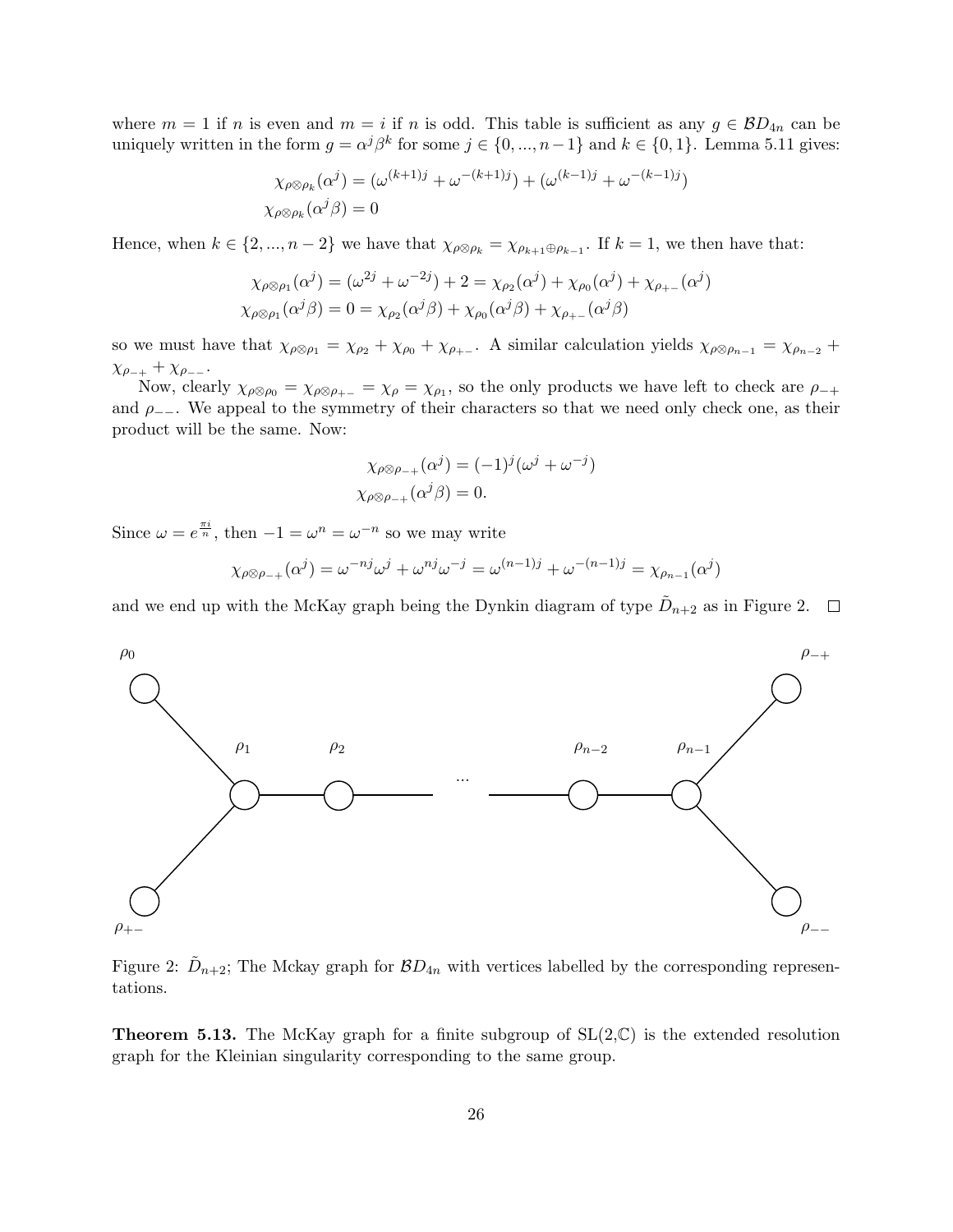#### <span id="page-26-0"></span>6 Quivers

We have been able to recover the Dynkin diagrams from the subgroups very directly but we wish to also be able to recover the Kleinian singularities from the McKay graphs. For this, we need a discussion on quivers which are covered in more detail in many of the projects of my contemporaries.

#### <span id="page-26-1"></span>6.1 Quivers and quiver representations

**Definition 6.1.** A *quiver*, Q, is a tuple  $(Q_0, Q_1, h, t)$  where  $Q_0$  is a set of vertices,  $Q_1$  is a set of arrows and  $h: Q_1 \to Q_0, t: Q_1 \to Q_0$  are known as the head and tail functions respectively.

A representation of a quiver is an association of a vector space  $V_q$  to each vertex  $q \in Q_0$  and a linear map  $\phi$  to each arrow  $a \in Q_1$  where  $\phi: V_{t(a)} \to V_{h(a)}$ .

For a vector  $\delta = (\delta_1, \delta_2, ...) \in \mathbb{N}_0^{|Q_0|}$  $\mathbb{Q}_0^{[Q_0]}$ , the space Rep $(Q, \delta)$  consists of those representations where the vector space associated with vertex *i* is  $\mathbb{C}^{\delta_i}$ . Hence

$$
Rep(Q, \delta) = \bigoplus_{a \in Q_1} Hom(\mathbb{C}^{\delta_{t(a)}}, \mathbb{C}^{\delta_{h(a)}}).
$$

**Definition 6.2.** Let G be a finite subgroup of  $SL(2,\mathbb{C})$  and let  $\rho$  be its natural representation,  $\rho_0, \ldots \rho_k$  be a complete list of the irreducible representations. Define integers  $a_{ij}$  for every  $i, j \in$  $\{0, ..., k\}$  by

$$
\rho \otimes \rho_i = \bigoplus_{j=0}^k \rho_j^{\oplus a_{ij}}.
$$

The McKay quiver for G has a vertex for each  $\rho_i$  and  $a_{ij}$  arrows from vertex i to vertex j.

*Remark.* Note that the construction of the integers  $a_{ij}$  is the same as in the construction of the McKay graph above Definition 5.4.

**Definition 6.3.** A (non-trivial) *oriented cycle* in a quiver is a concatenation of arrows  $\gamma$  =  $a_ka_{k-1}...a_1$  where  $a_1,...,a_k \in Q_1$  such that  $h(a_i) = t(a_{i+1}) \forall i = 1,...,k-1$  and  $h(a_k) = t(a_1)$ . For a given representation  $S \in \text{Rep}(Q, \delta)$  we can define the *trace* of an oriented cycle  $\gamma$  based at  $q_1$ in Q by the following commutative diagram;



The representation S associates linear maps to each of the arrows which constitute  $\gamma$  and so  $\gamma(S)$ is the endomorphism obtained by composing the linear maps associated to the arrows in the order  $\gamma$  follows them.

Remark. An important property of the trace is that it is cyclic. That is,  $Tr(ab) = Tr(ba)$  and so on with any cyclic permutation yielding the same trace. The trace of a cycle doesn't depend on which base point we choose. The trace of similar matrices is the same and so the trace is change of basis invariant.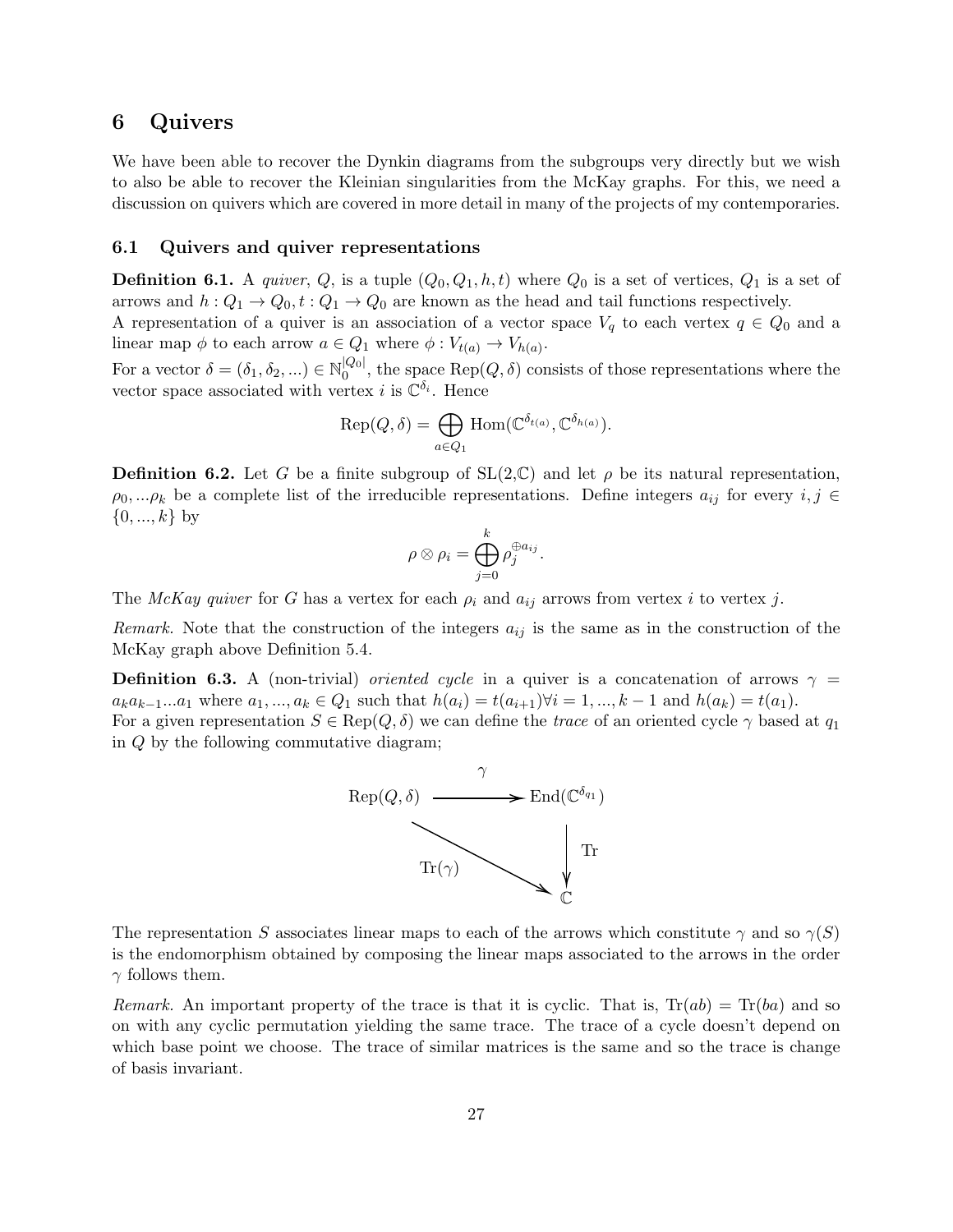#### <span id="page-27-0"></span>6.2 Le Bruyn-Procesi process for the cyclic group



Figure 3: McKay quiver for cyclic group of order n with vertices labelled by their corresponding irreducible representations.

We turn our attention to the cyclic groups, or quivers of type  $\tilde{A}_{n-1}$ . Let  $\delta$  be the dimension vector,  $\delta_i = \dim(\rho_i)$ . So in this case  $\delta = (1, 1, ..., 1) \in \mathbb{N}^n$ . We introduce the relations between arrows as labelled in Figure 3:

$$
a_i^* a_i = a_{i-1} a_{i-1}^* \quad i \in \mathbb{Z}/n\mathbb{Z}
$$
 (\*)

Proposition 6.4. The cycles

$$
\gamma_x = a_{n-1}a_{n-2}...a_0
$$

$$
\gamma_y = a_0^*a_1^*...a_{n-1}^*
$$

$$
\gamma_z = a_0^*a_0
$$

satisfy the relationship  $\gamma_x \gamma_y - \gamma_z^n = 0$  modulo the relations (\*).

Proof.

$$
\gamma_x \gamma_y = (a_{n-1}...a_1 a_0)(a_0^* a_1^*... a_{n-1}^*)
$$
  
\n
$$
= (a_{n-1}...a_1)(a_0 a_0^*)(a_1^*... a_{n-1}^*)
$$
  
\n
$$
= (a_{n-1}...a_2)(a_1 a_1^*)(a_1 a_1^*)(a_2^*... a_{n-1}^*)
$$
  
\n
$$
= (a_{n-1}...a_2)(a_1 a_1^*)^2(a_2^*... a_{n-1}^*)
$$
  
\n...  
\n
$$
= (a_{n-1} a_{n-1}^*)^n = (a_0^* a_0)^n = \gamma_z^n
$$

Rearranging yields the desired equality.

 $\Box$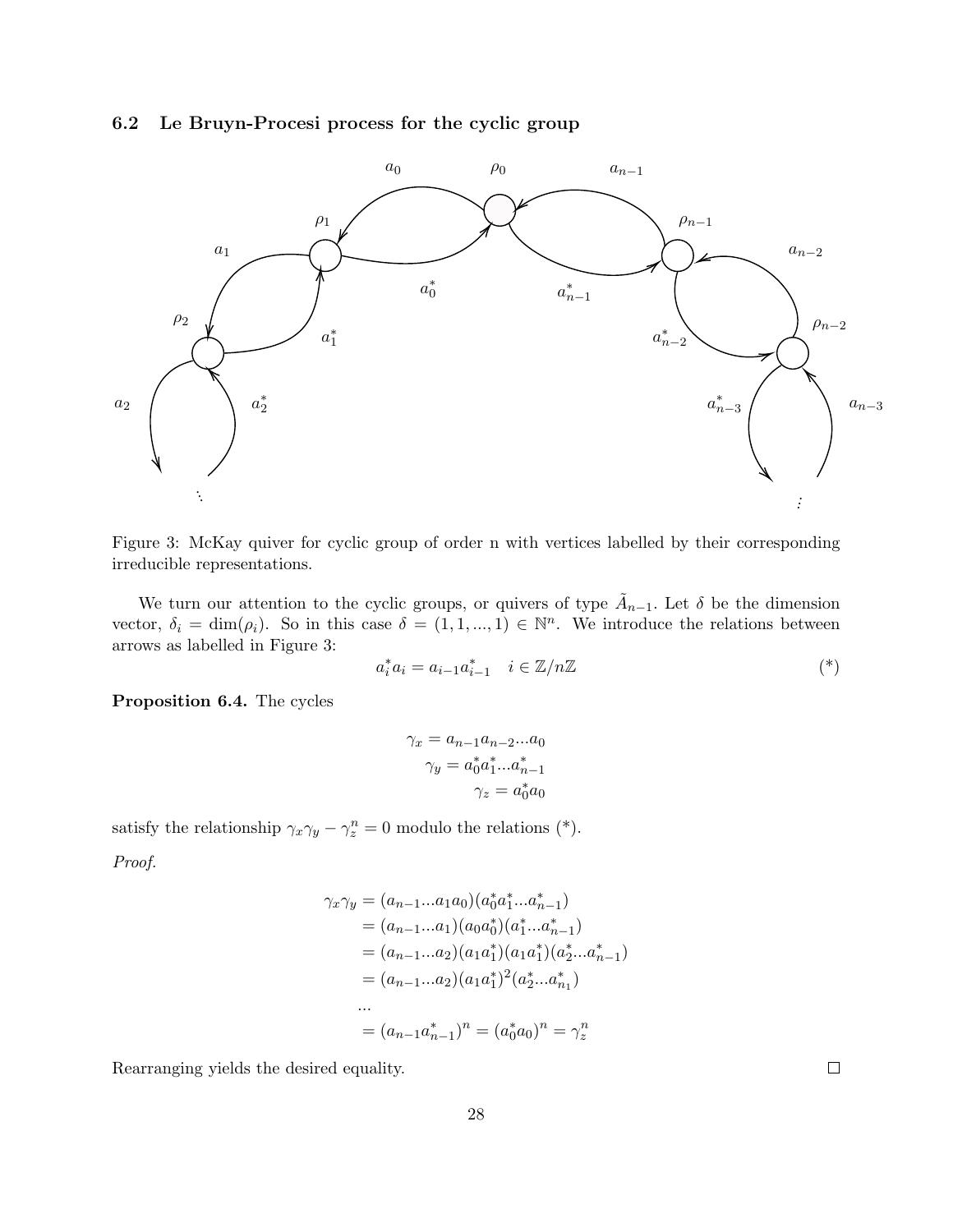**Proposition 6.5.**  $\mathbb{C}[\text{Tr}(\gamma_x), \text{Tr}(\gamma_y), \text{Tr}(\gamma_z)] = \mathbb{C}[\text{traces of cycles in } Q \text{ mod relations } (*)]$ 

Proof. We prove this by induction.

Suppose  $\gamma$  is a cycle in Q of length 2 which starts at vertex  $\rho_i$ . By the relations (\*) we may assume that  $\gamma = a_i^* a_i$ . Then

$$
\begin{aligned} \text{Tr}(\gamma) &= \text{Tr}(a_i^* a_i) \\ &= \text{Tr}(a_{i-1} a_{i-1}^*) \quad \text{by relations (*)} \\ &= \text{Tr}(a_{i-1}^* a_{i-1}) \quad \text{by the cyclic property of trace} \\ &= \dots \\ &= \text{Tr}(a_0^* a_0). \end{aligned}
$$

Now suppose that the claim holds for all cycles of length less than 2k and let  $\gamma$  be a cycle of length 2k. Since  $\delta = (1, 1, ..., 1)$  we have the property that  $\text{Tr}(\gamma_1 \gamma_2) = \text{Tr}(\gamma_1) \text{Tr}(\gamma_2)$  for any oriented cycles  $\gamma_1, \gamma_2$ . This is because for any choice of representation, the linear maps will be scalar multiples of the identity and the trace of a concatenation of arrows applied to such a representation simply gives the product of the scalars. Then we can either write  $\gamma = \gamma_1 a_m^* a_m \gamma_2$  or  $\gamma = \gamma_1 a_m a_m^* \gamma_2$  for some oriented cycles  $\gamma_1, \gamma_2$  with lengths strictly less than 2k and some  $m \in \{0, ..., n-1\}$ . In either case we have

$$
\text{Tr}(\gamma) = \text{Tr}(\gamma_1) \text{Tr}(a_m a_m^*) \text{Tr}(\gamma_2)
$$

so the claim follows from the inductive hypothesis.

Remark. For some intuition, one can think of this result in terms of the fundamental group of  $S<sup>1</sup>$ which is isomorphic to  $\mathbb{Z}$ . As in the proof above, we can use the cycle  $\gamma_z$  and the relations (\*) to 'contract' any cycles which don't make a full loop around the quiver. Either of  $\gamma_x$  or  $\gamma_y$  could be used to generate  $\pi_1(S^1)$  but since we can't take the inverse of a cycle in a quiver we need both. From this we obtain a surjection

$$
\mathbb{C}[x,y]^G \twoheadrightarrow \mathbb{C}[\text{Tr}(\gamma_x), \text{Tr}(\gamma_y), \text{Tr}(\gamma_z)] = \mathbb{C}[\text{traces of cycles in } Q \text{ mod relations } (*)] =: R
$$

and thus an injection

$$
Spec(R) \hookrightarrow \mathbb{C}^2/G.
$$

where  $Spec(R)$  is the affine algebraic set in  $\mathbb{C}^3$  which has R as coordinate ring. If we show that the dimension of  $Spec(R)$  is two then this injection is an isomorphism by Proposition A.3 and the fact that we know  $\mathbb{C}^2/G$  is already an hypersurface. For any  $\lambda, \mu \in \mathbb{C}^\times$  we have an element of Rep( $Q, \delta$ ) which satisfies the relations (\*). Namely, associating to each  $a_i$  the linear map  $\lambda$ Id and to each  $a_i^*$  the linear map  $\mu$ Id. It can be shown that the map sending  $(\lambda, \mu)$  to the element of Spec(R) associated to this representation determines an embedding of the algebraic torus  $(\mathbb{C}^{\times})^2$  into Spec(R), so Spec(R) must have dimension two. Hence we obtain an isomorphism Spec(R)  $\cong \mathbb{C}^2/G$ .

A similar process may be carried out in the cases of the other finite subgroups, in which we introduce certain relations of the McKay quiver and then find three special oriented cycles whose traces generate the C-algebra, C[traces of cycles in Q mod relations  $(*)$ ] = R. One can then show that  $\dim(\operatorname{Spec}(R)) = 2$  and obtain isomorphisms

$$
R \cong \mathbb{C}[x, y]^G, \operatorname{Spec}(R) \cong \mathbb{C}^2/G.
$$

Hence we have constructed the Kleinian singularity  $\mathbb{C}^2/G$  directly from the McKay quiver of G as we had set out to do.

 $\Box$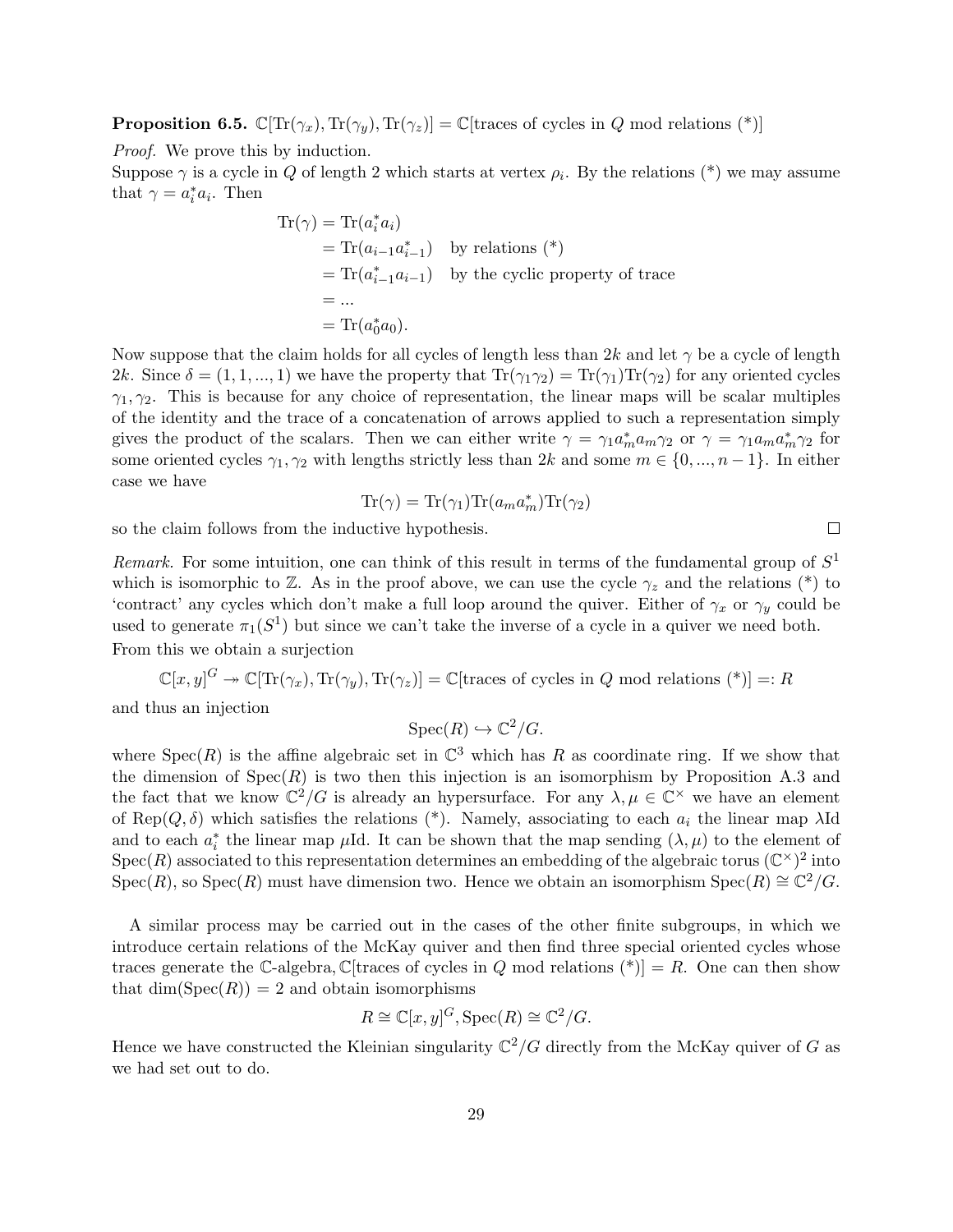# Appendix

**Definition A.1.** A C-algebra is a ring, R, with a ring homomorphism  $\mu : \mathbb{C} \to R$ , so that for  $f \in R, c \in \mathbb{C}$  we can define a scalar multiplication  $c \cdot f = \mu(c) \cdot f$ . For example,  $\mathbb{C}[x_1, x_2, ..., x_k]$  is a C-algebra for any  $k \in \mathbb{N}$ .

A C-algebra homomorphism is a ring homomorphism between two C-algebras which preserves the scalar multiplication structure.

Remark. Since C-algebras have a well-defined scalar multiplication, they also have the structure of C-vector spaces.

**Theorem A.2.** Let  $X \subset \mathbb{A}^n$ ,  $Y \subset \mathbb{A}^m$  be algebraic sets. For every C-algebra homomorphism  $\Phi : \mathbb{C}[Y] \to \mathbb{C}[X]$ , there exists a unique polynomial map  $\varphi : X \to Y$  such that  $\Phi$  is the pullback of  $\varphi$ .

**Proposition A.3.** A variety  $Y \subset \mathbb{C}^n$  has dimension  $n-1$  if and only if it is the zero locus of a single nonconstant irreducible polynomial in  $\mathbb{C}[x_1, ..., x_n]$ .

**Proposition A.4.** There are precisely n irreducible representations of  $C_n$  all of dimension 1.

*Proof.* Write  $C_n = \langle \alpha | \alpha^n = 1 \rangle$ . Let V be an irreducible  $C_n$  module, given by the representation:

$$
\rho: C_n \to \mathrm{GL}(V).
$$

Then  $\rho(\alpha): V \to V$  has an eigenvector v with eigenvalue  $\lambda$ . Since  $\rho$  is a group homomorphism, we have that  $\rho(\alpha)^n = \rho(\alpha^n) = \text{Id}_V$ , meaning that  $\lambda^n = 1$ . Thus,  $\lambda = e^{\frac{2\pi i k}{n}}$  for some  $k \in \{0, ..., n-1\}$ . The  $C_n$ -action on V defined by  $\rho$  is linear, and so span $\{v\}$  is closed under the action of  $\alpha$ , which generates  $C_n$  and so span $\{v\}$  is closed under the action of  $C_n$ . This means precisely that span $\{v\}$ is a submodule of V, which is irreducible, so  $V = \text{span}\{v\}$ , i.e. V is 1-dimensional. Each value of  $k \in \{0, ..., n-1\}$  yields a pairwise non-equivalent irreducible representation of  $C_n$ .  $\Box$ 

**Theorem A.5.** The binary dihedral group of order  $4n$  has precisely four irreducible representations of dimension 1 and  $n-1$  representations of dimension 2.

*Proof.* Write  $BD_{4n} = \langle \alpha, \beta | \alpha^{2n} = 1, \beta^2 = \alpha^n, \beta^{-1} \alpha \beta = \alpha^{-1} \rangle$ . Let V be an irreducible  $BD_{4n}$ module, given by the representation:

$$
\rho: BD_{4n} \to GL(V).
$$

Then  $\rho(\alpha): V \to V$  has eigenvector v with eigenvalue  $\lambda$ . Since  $\rho$  is a group homomorphism, we have that  $\rho(\alpha)^{2n} = \text{Id}_V$  so that  $\lambda^{2n} = 1$ . Thus,  $\lambda = e^{\frac{\pi i k}{n}}$  for some  $k \in \{0, ..., 2n-1\}$ . We calculate:

$$
\alpha^{-1} \cdot v = \rho(\alpha^{-1})(v) = \rho(\alpha)^{-1}(v) = \lambda^{-1}v,
$$

which means that:

$$
\alpha \cdot (\beta \cdot v) = (\alpha \beta) \cdot v = (\beta \alpha^{-1}) \cdot v = \beta \cdot (\alpha^{-1} \cdot v) = \beta \cdot (\lambda^{-1} v) = \lambda^{-1} (\beta \cdot v),
$$

so  $\beta \cdot v$  is also an eigenvector of  $\rho(\alpha)$ , this time with eigenvalue  $\lambda^{-1}$ . Also:

$$
\beta \cdot (\beta \cdot v) = \beta^2 \cdot v = \alpha^n \cdot v = \lambda^n v,
$$

so span $\{v, \beta \cdot v\}$  is closed under the action of  $\alpha$  and  $\beta$ , which generate  $BD_{4n}$  so this span is closed under the action of the whole group. This means that span $\{v, \beta \cdot v\}$  is a proper submodule of V, so irreducibility forces  $V = \text{span}\{v, \beta \cdot v\}$ . In particular, V is at most 2-dimensional.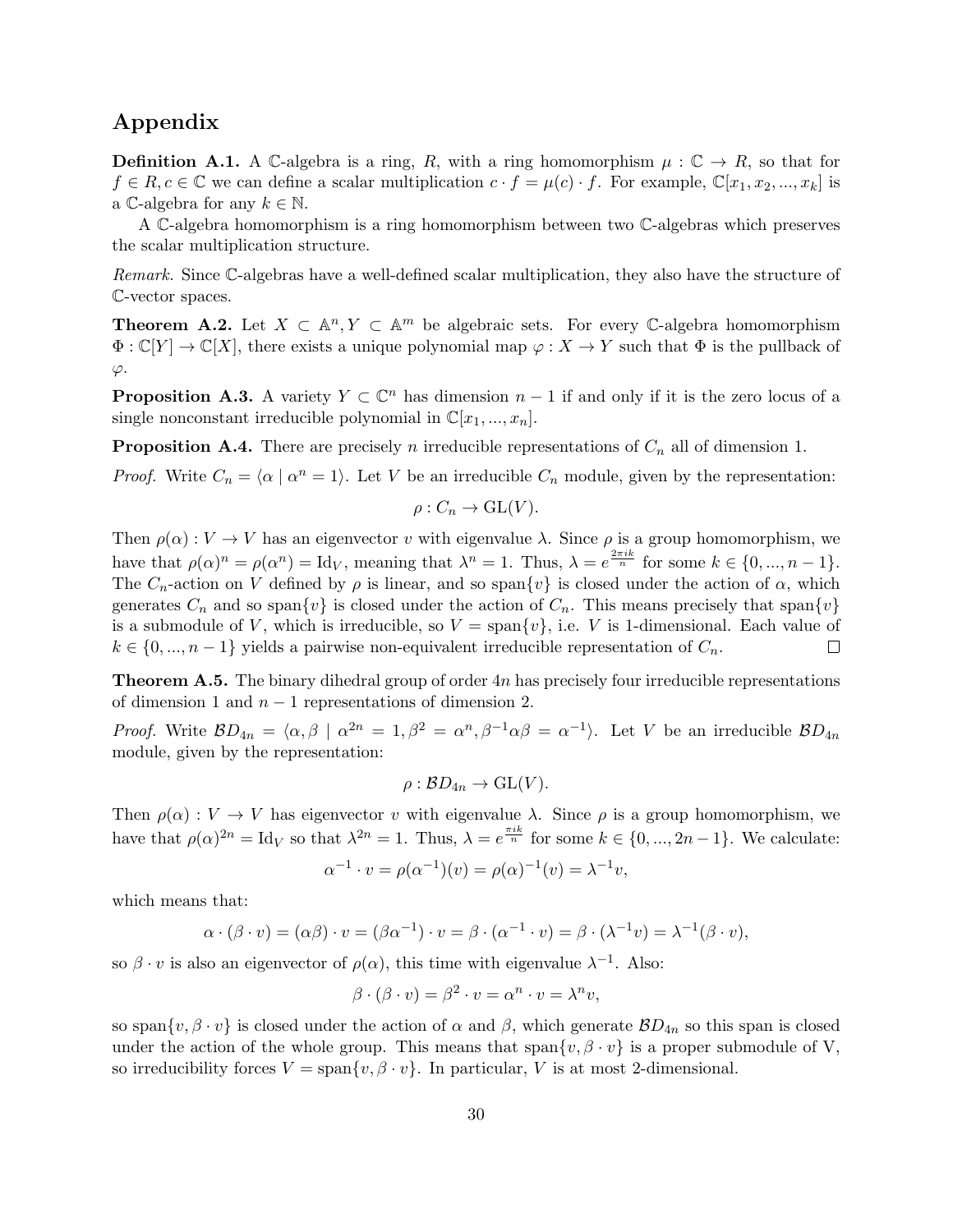**Case 1:**  $k = 0$ . Here,  $\lambda = \lambda^{-1} = 1$  so  $\beta \cdot v \in \text{span}\{v\}$ , write  $\beta \cdot v = xv$  for some  $x \in \mathbb{C}$  and V is 1-dimensional. Then:

$$
v = 1 \cdot v = \alpha^n \cdot v = \beta^2 \cdot v = x^2 v,
$$

so  $x^2 = 1$ , i.e.  $x \in {\pm 1}$ . Since 1-dimensional representations are equivalent iff they are equal everywhere, we get two non-equivalent irreducible representations of  $BD_{4n}$  of degree 1.

**Case 2:**  $k = n, 2 | n$ . In this case note that  $\lambda^n = 1$ , and also  $\lambda = \lambda^{-1} = -1$ . Similarly to Case 1, if we write  $\beta \cdot v = xv$ , then:

$$
v = 1 \cdot v = \alpha^n \cdot v = \beta^2 \cdot v = x^2 v
$$

so  $x \in \{\pm 1\}$ . Hence when n is even we have 4 irreducible representations of  $BD_{4n}$  of degree 1.

Case 3: 
$$
k = n, 2 \nmid n
$$
. Now  $\lambda^n = -1$  and  $\lambda = \lambda^{-1} = -1$ . Write  $\beta \cdot v = xv$ . Then:  

$$
x^2v = \beta^2 \cdot v = \alpha^n v = -v
$$

Then  $x \in \{\pm i\}$  and we have 2 additional irreducible representations of degree 1. So then when n is odd there are 4 irreducible degree 1 representations of  $BD_{4n}$ .

**Case 4:**  $k \notin \{0, n\}$ . In this case,  $\lambda \neq \lambda^{-1}$ . This implies that v and  $\beta \cdot v$  are linearly independent, since they are eigenvectors of  $\rho(\alpha)$  with different eigenvalues and thus V is 2-dimensional. Let:

$$
\rho_1: G \to \text{GL}(V_1)
$$
  

$$
\rho_2: G \to \text{GL}(V_2)
$$

be two distinct representations of this form, where  $\rho_1(\alpha)$  has eigenvectors  $v_1$  and  $\beta \cdot v_1$  with eigenvalues  $\lambda_1$  and  $\lambda_1^{-1}$  respectively and  $\rho_2(\alpha)$  has eigenvectors  $v_2$  and  $\beta \cdot v_2$  with eigenvalues  $\lambda_2$  and  $\lambda_2^{-1}$  respectively. If  $\rho_1$  and  $\rho_2$  are equivalent, then there exists a G-linear map:

$$
\theta: V_1 \to V_2, \theta \rho_1(g) = \rho_2(g)\theta \quad \forall g \in G.
$$

In particular, consider:

$$
\theta(\rho_1(\alpha)(v_1)) = \lambda_1 \theta(v_1) = \rho_2(\alpha)(\theta(v_1))
$$
\n(13)

$$
\theta(\rho_1(\alpha)(\beta \cdot v_1)) = \lambda_1^{-1} \theta(\beta \cdot v_1) = \rho_2(\alpha)(\theta(\beta \cdot v_1)).
$$
\n(14)

Then equation (13) implies that  $\theta(v_1)$  is an eigenvector of  $\rho_2(\alpha)$  with eigenvalue  $\lambda_1$  and equation (14) implies that  $\theta(\beta \cdot v_1)$  is an eigenvector of  $\rho_2(\alpha)$  with eigenvalue  $\lambda_1^{-1}$ . There are two possibilities:

- 1.  $\theta(v_1) = v_2, \theta(\beta \cdot v_1) = \beta \cdot v_2 \implies \lambda_1 = \lambda_2$ . In this case we have that  $V_1 = V_2$  as G-modules, which we assumed was not true.
- 2.  $\theta(v_1) = \beta \cdot v_2, \theta(\beta \cdot v_1) = v_2 \implies \lambda_1 = \lambda_2^{-1}.$

Hence for any  $k \notin \{0, n\}$ , there is an equivalent representation given by  $2n - k$ . This means that there are precisely  $n-1$  non-equivalent irreducible representations of  $BD_{4n}$  of degree 2.  $\Box$